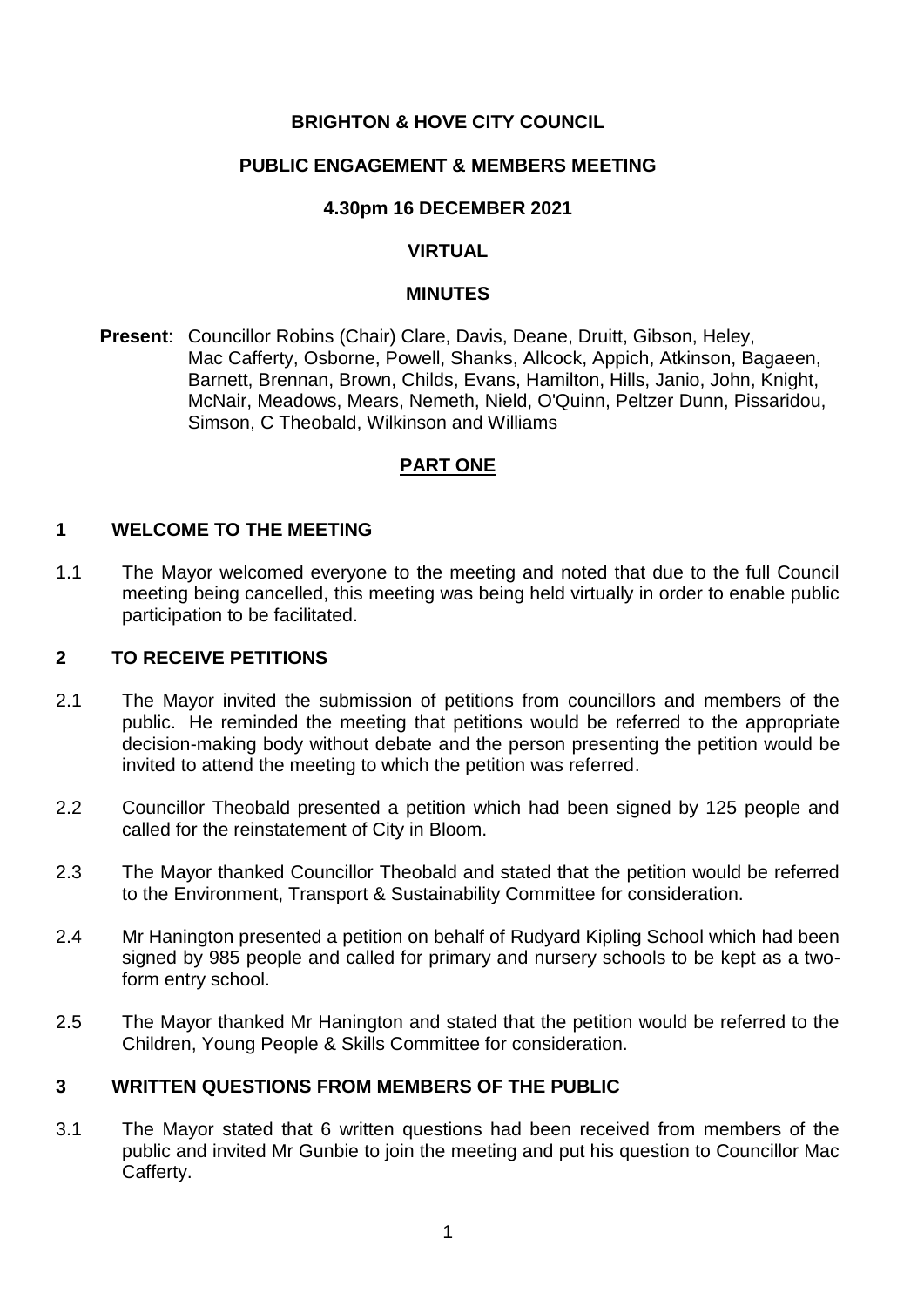- 3.2 Mr Gunbie thanked the Mayor and asked the following question, how will political groups maintain sufficient cross-party unity over several Administrations to deliver on the Carbon Neutral 2030 target?
- 3.3 Councillor Mac Cafferty stated that he was pleased to report that we have shared this intention from the outset and Greens have been clear as have Labour about our intention to work together to tackle the huge challenge the climate crisis presents to our city. When we established the Carbon Neutral Member Working Group, we also won the argument that Conservative councillors should have seats on it too to try and build political consensus on the subject. I take your point fully that we may have our differences as has been evident clearly in the last few months, but I am committed to ensuring that we work together, and I will give you some examples of how we intend to do that:

Firstly, most importantly, this is about budget by understanding that our council has now agreed and signed up to a Carbon Neutral 2030 plan. This forms part of our council's overall plan, and this is something all councillors are engaged to help deliver. The budget process over the last number of years has put significant, lasting funding into carbon neutral projects and in spite of the massive challenges facing the budget setting process our aspirations for the coming year remains that once again we are going to do that

Respecting the outcome of the climate assembly and youth assembly, that gave us clear priorities, to help inform the plan and delivering on these.

To engage with as wide a range of groups as possible and acknowledge the strength of feeling in the city around this. We haven't had climate school strikes and petitions calling for stronger climate action to this council for no reason – it's because people want to see change. Any elected politician should take heed.

I'm also personally committed to ensuring we work together on this. I co-Chair the Carbon Neutral Members Working Group with Councillor Platts. Under my watch this group is a core part of council activity and I wouldn't want to see it be otherwise. We will be bringing a proposal to the Carbon Neutral Working Group in January that we redeploy the Carbon Neutral Advisory Panel as a critical friend to help the City Council and get us to carbon neutrality.

I would also like to refer back, if you recall we had all those participants in the climate assembly who brought such an amazing resource to the deliberations of the Assembly and I would want to touch base with them and use them almost like a focus group.

Stepping outside of the Local Government bubble and looking to the recommendations of external bodies in order that we can stay accountable for our actions and we recently heard back from the independent Carbon Disclosure project that we have been rated at B level and that is acknowledging some of the swift progress we've made.

3.4 Mr Gunbie then asked a supplementary question, I will write to the other party leaders, I know they can't answer here but, obviously, it is a question for all parties. My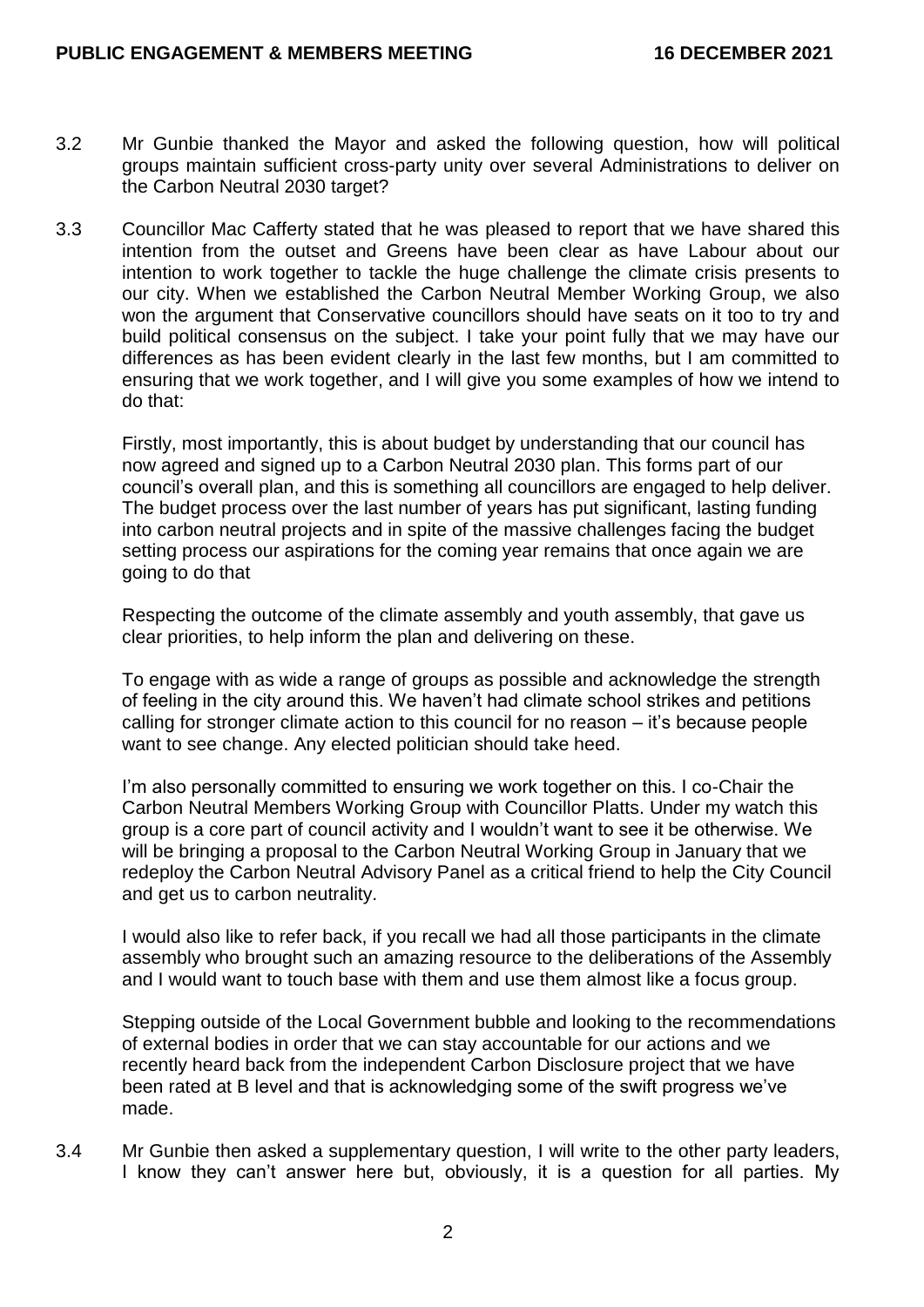supplementary is who has specific responsibility for championing Carbon Neutral both within the current leadership and within the Executive and what makes them believe we can actually achieve it? What keeps them positive?

3.5 Councillor Mac Cafferty confirmed that he was the co-Chair of the Carbon Neutral Member Working Group along with Councillor Platts. Over a long period now we have been leading on this and I work very closely with the Co-Chairs of Environment, Transport & Sustainability Committee on all of the carbon neutral projects as well. Just as a reminder, so much of this has to do with the money and I work very closely with the finance leads, both Councillors Druit and Gibson on making sure we are trying to put money in overtime and making sure the money keeps getting topped up.

I am more than happy to take the discussion on out of this meeting by email.

- 3.6 The Mayor thanked Mr. Gunbie for joining the meeting and putting his questions to the Leader and invited Mr Bennett-Law to join the meeting and put his question to Councillor Heley.
- 3.7 Mr Bennett-Law thanked the Mayor and asked, the bin collections in Saltdean have been appalling for years, with the same roads being missed week after week. COVID and the recent strikes aside, why can't Brighton & Hove Council organise it better?

One of things that are attached to that is our collections are Thursday and mine is on Friday, so they are often missed if there are problems earlier in the week. Could this be shared across the city? Could we have collections Monday or Tuesday for a few years? We have been six weeks sometimes without bin collections.

- 3.8 Councillor Heley replied, I am sorry to hear about the ongoing problems. We can look at and we are planning to prepare to complete round readjustments in light of some of the difficulties you have mentioned. This will reconfigure some rounds to ensure there is capacity within the day to complete the work and provide some flexibility should there be any disruption. This work is part of a major round of restructure work which is to be completed in 2022 as part of the Modernisation Programme.
- 3.9 Mr Bennett-Law then asked a supplementary question,
- 3.10 The Mayor thanked Mr. Gunbie for joining the meeting and putting his questions to the Leader and invited Mr Bennett-Law to join the meeting and put his question to Councillor Heley.
- 3.11 Mr Bennett-Law thanked the Mayor and asked,
- 3.12 The Mayor thanked Mr. Gunbie for joining the meeting and putting his questions to the Leader and invited Mr Bennett-Law to join the meeting and put his question to Councillor Heley.
- 3.13 Mr Bennett-Law thanked the Mayor and asked, I assume what you mean by that is that Saltdean may not be at the end of the week and therefore missing out when there are problems all the time or do you just mean that there will be more bin lorries and more bin collections?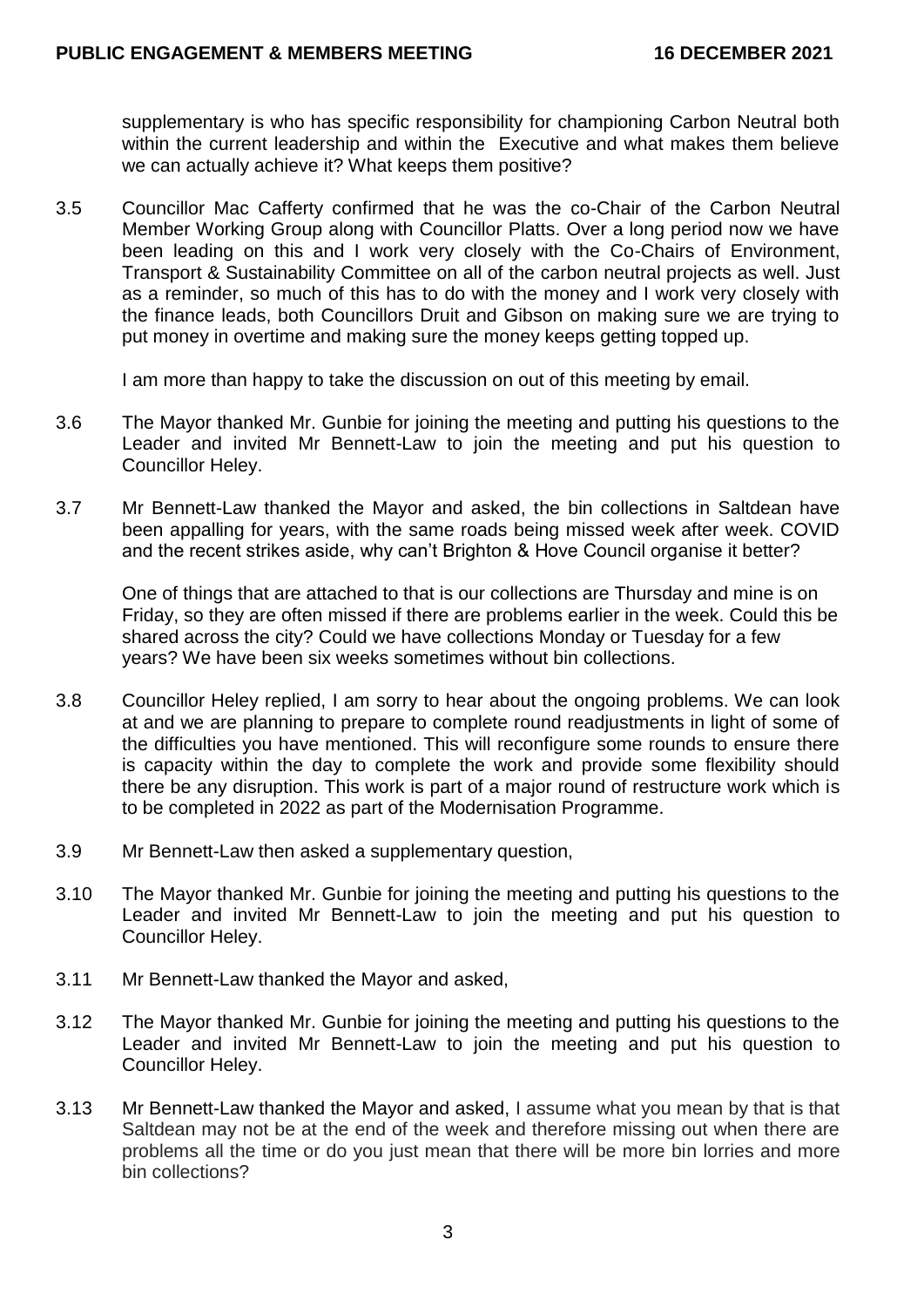- 3.14 Councillor Heley replied, we will be looking at those issues in the round and hopefully address those issues, I can try and get some more detail for you, but it will be part of the operational program officers will be working on.
- 3.15 The Mayor thanked Mr Bennett-Law for joining the meeting and putting his questions to Councillor Heley and invited Mr Harris to join the meeting and put his question to Councillor Gibson.
- 3.16 Mr Harris thanked the Mayor and asked, the City's Housing Allocations Policy is a very confusing. I have three active clients who are claiming the council is misusing the policy as a means to force them into homes, even if they were miss-bids and are unsuitable. Officers are spending a lot of time on lengthy administrative tasks destabilising and creating anxiety and stress toward applicants who advise they should be able to do one rejection without the threat being suspended from the service and being found intentionally homeless. Creating even more work. In 2016 Councillor Mears put in an amendment to give a safeguard to the policy, calling the proposed one bid rule "draconian" This effectively gives applicants a safeguard and choice.

Can the council please confirm whether those in Band C and actively bidding are exempt from the direct bidding three month rule?

- 3.17 Councillor Gibson replied, Daniel thank you for all the work you do to support people you know are struggling with issues. You know the homeless and the Homemove situation as a system which I'm hoping will be improving shortly, but the simple response to your question is if Band C accepted homeless priority queue applicants are actively bidding, then we will not apply the three-month rule.
- 3.18 Mr Harris the asked a supplementary question, it is obviously very concerning to hear the Health & Wellbeing Board report into another death at Kendall Court, at the emergency accommodation where the council placed people, in Newhaven. Will the Administration condemn these continued deaths and confirm that they will work actively with East Sussex County Council to bring in change?
- 3.19 Councillor Gibson replied, it is extremely saddening when people die in emergency care accommodation, particularly at Kendall Court where there have been a series of deaths in previous years. Our officers are meeting regularly with East Sussex colleagues and New Haven Community Development to manage the situation with Kendal Court but the sad news this week is, as you know, a reflection that we need to do more.

We have had worries about Kendall court since 2018 we have commissioned, a crossparty working group, a Healthwatch report and they found various things that could be improved, which has led to the council employing welfare officers and instituting a laundry. People are isolated and I've negotiated with the bus company that they will provide travel cards and it has also led to us moving to recommission emergency accommodation and investing more in the provision of that service.

Importantly, as you know and the campaign for bringing emergency accommodation in house. And I would note that our own emergency accommodation has not seen before eviction or fatality. People in emergency accommodation are at very difficult times and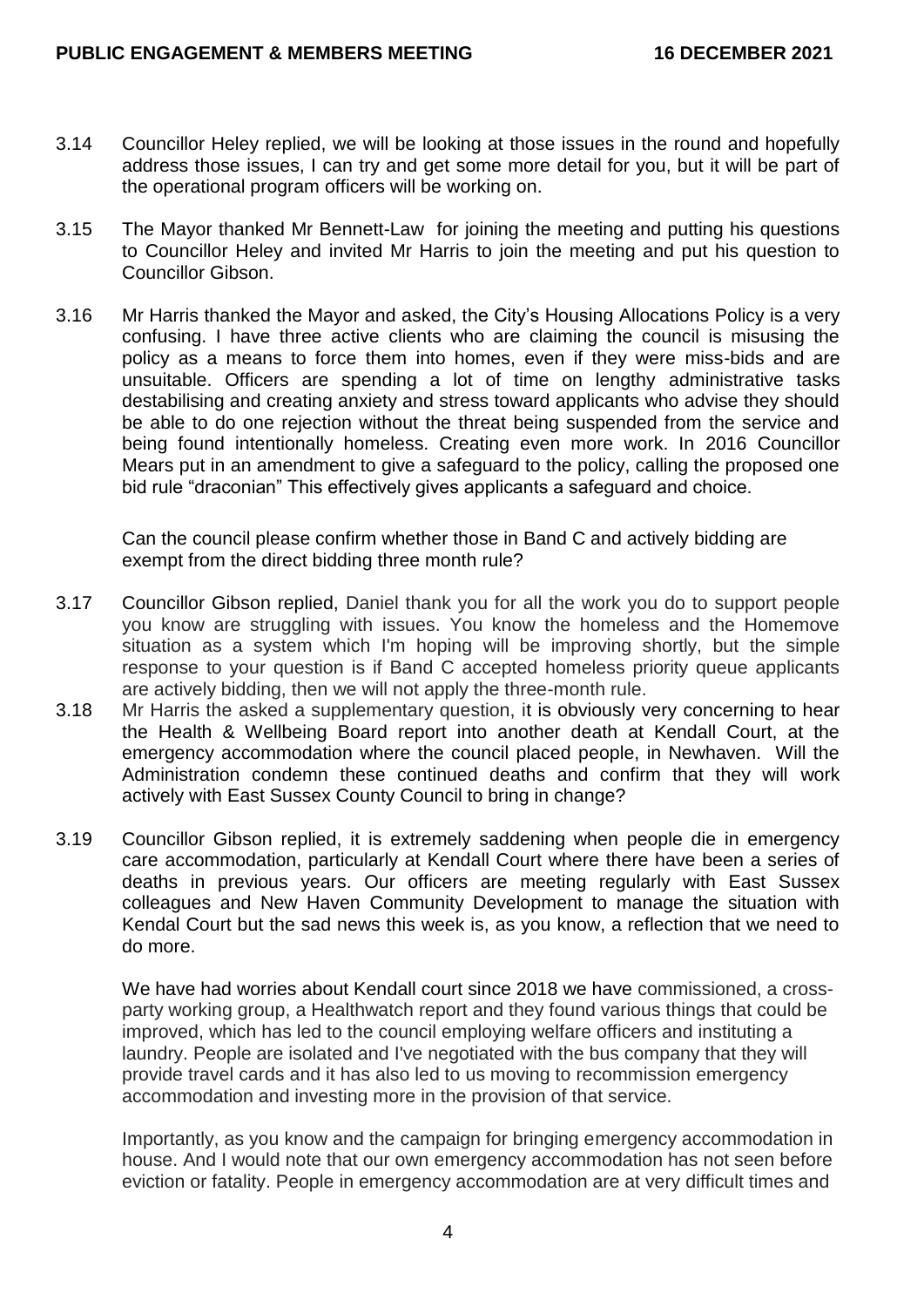have more than sometimes just homeless issues. We do want to reduce the numbers out of city and bring as many people as we can back into the city. The real long-term solution is to avoid people spending a long time in emergency accommodation at all and to help them move to settled accommodation as quickly as possible. In the past people have had to stay in emergency accommodation for far too long so we have a homelessness transformation programme which is seeking to really reduce that time and therefore reduce the risk. And alongside our program to expand the accommodation that we provide ourselves which is also a better form of provision.

- 3.20 The Mayor thanked Mr Harris for joining the meeting and putting his questions to Councillor Gibson and invited Mr Hall to join the meeting and put his question to Councillor Osborne.
- 3.21 Mr Hall thanked the Mayor and asked, in relation to Toads Hole Valley consultation, the developer's consultation with the public is appalling. Their website may as well not exist, they don't respond to email questions despite admitting to doing so at consultation meetings where they won't take any questions.

What are the council going to do to persuade the developers to consult properly with the public as outlined in the Brighton and Hove statement of Community involvement?

3.22 Councillor Osborne replied, I agree that at this is a key strategic development site and that it is incredibly important that the local community can fully engage in the planning application process. Officers have strongly encouraged the developers at Toads Hole Valley to carry-out a comprehensive consultation with the local community at the earliest stages of the application; as well as making sure the proposals are as clear and as easy as possible to understand. Although this is good practice and is a commitment in the council's adopted Statement of Community Involvement, there is unfortunately no requirement for developers to consult residents. But we do agree this is something that should be happening.

However, in response to these requests, the developer at Toads Hole Valley has undertaken various rounds of consultation and held meetings with residents. I know that officers and councillors have been at some of these public meetings too. The current consultation is on new technical transport documents that have been released. These have been released at a later stage of the application; and I understand that the developers have held a virtual meeting to provide residents with an update and explain the documents. You raise concerns that you couldn't ask the applicants questions at the meeting. I can confirm that we have asked officers to approach the applicants to ensure that any written questions are fully answered. If you have any questions that are unanswered then please contact us and we will ensure that our officers do follow that up and get a response to you.

In terms of our consultation on the new documents, I can assure you, that we do carry out extensive consultation as we are required to. To better explain the documents, officers have also provided a summary document on the public register to help residents navigate this very technical information. I can also assure you officers will be scrutinising the information submitted by the applicants to ensure that the right measures are put in place to ensure the development is safe, accessible and attractive.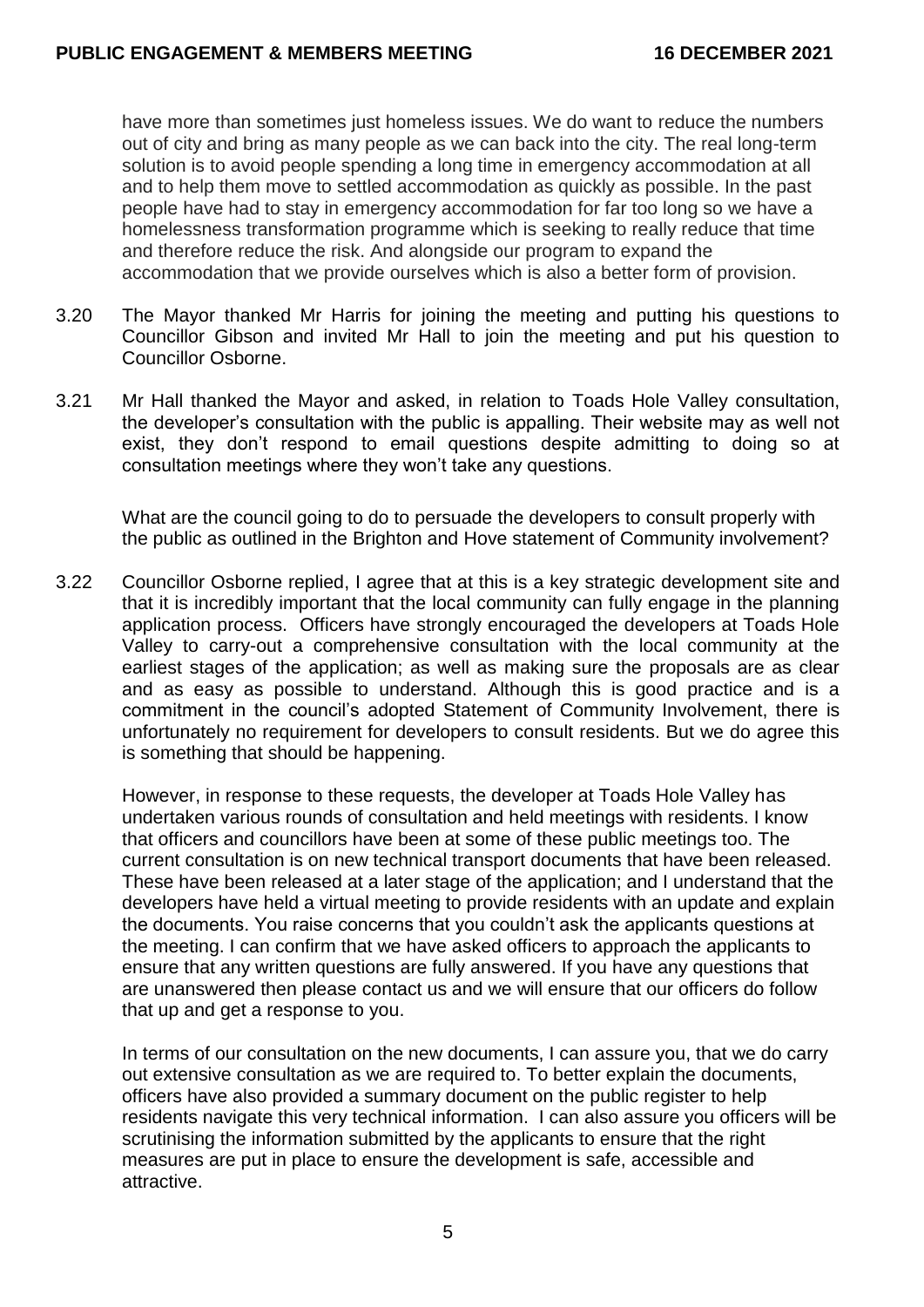- 3.23 Mr Hall then asked a supplementary question; I have been in conversation with Peter Kyle, and he has agreed to have a public meeting on the 26 February in the morning and I am asking the council to attend and the developer.
- 3.24 Councillor Osborne stated that he was not aware of the meeting, but if you can send me or officers the date and time and I will see if we can attend.
- 3.25 The Mayor thanked Mr Hall for joining the meeting and putting his questions to Councillor Osborne. He noted that Councillor Bagaeen would be putting a question to Councillor Davis on behalf of Ms Wrenn who was unable to join the meeting.
- 3.26 Councillor Bagaeen thanked the Mayor and asked, on nearby residential roads Hove Park Villas and Wilbury Villas successful measures have been put in place to prevent the constant flow of traffic by blocking off one end of the street. Following their lead could the Council block one entrance to the lower part of The Droveway or make a small section one-way to reduce traffic flow as The Droveway is currently being used as an alternative to Old Shoreham Road by many motorists and is a rat-run.
- 3.27 Councillor Heley replied, the impact of congestion and the increasing demand on the city's roads has resulted in unacceptable levels or rat running on residential areas where cars can use routes to avoid more congested main roads. However, the impact on an area has to be considered as any displacement may well cause an issue on another road. There are many areas of the city suffering from this issue and for this reason the council is looking at how these issues can be addressed, and a report will be presented at a future Environment, Transport & Sustainability committee that will set out how this can be approached.
- 3.28 Councillor Bagaeen then asked a supplementary question, as part of your committee's new projects for a 'Liveable Neighbourhood' and a 'Low Traffic Neighbourhood' these measures would improve neighbourhoods and air pollution and decrease the regularity of collisions at the junction of Shirley Drive and The Droveway. Will the council allocate resources to implement similar strategies in Hove Park?
- 3.29 Councillor Heley replied, you're on the committee as well and you're welcome to join us in your support of low traffic neighbourhoods and a 'Liveable City'. We have a trial of a low traffic neighbourhood running and Hanover will be the first one and of course it's an idea that we would love to run out to other areas of our city because we know it will cure the intolerable levels of rat running traffic.
- 3.30 The Mayor thanked Councillor Bagaeen for joining the meeting and putting the questions to Councillor Heley and noted that Ms Casebourne was not present to ask her question. He therefore noted that the list of public questions had been delt with and that the response to Ms Casebourne's question would be sent to her and for the record would be included in the minutes.
- 3.31 Question from Ms Casebourne, what is the current and projected housing need in Brighton? That is number of homes needed for single people, families etc.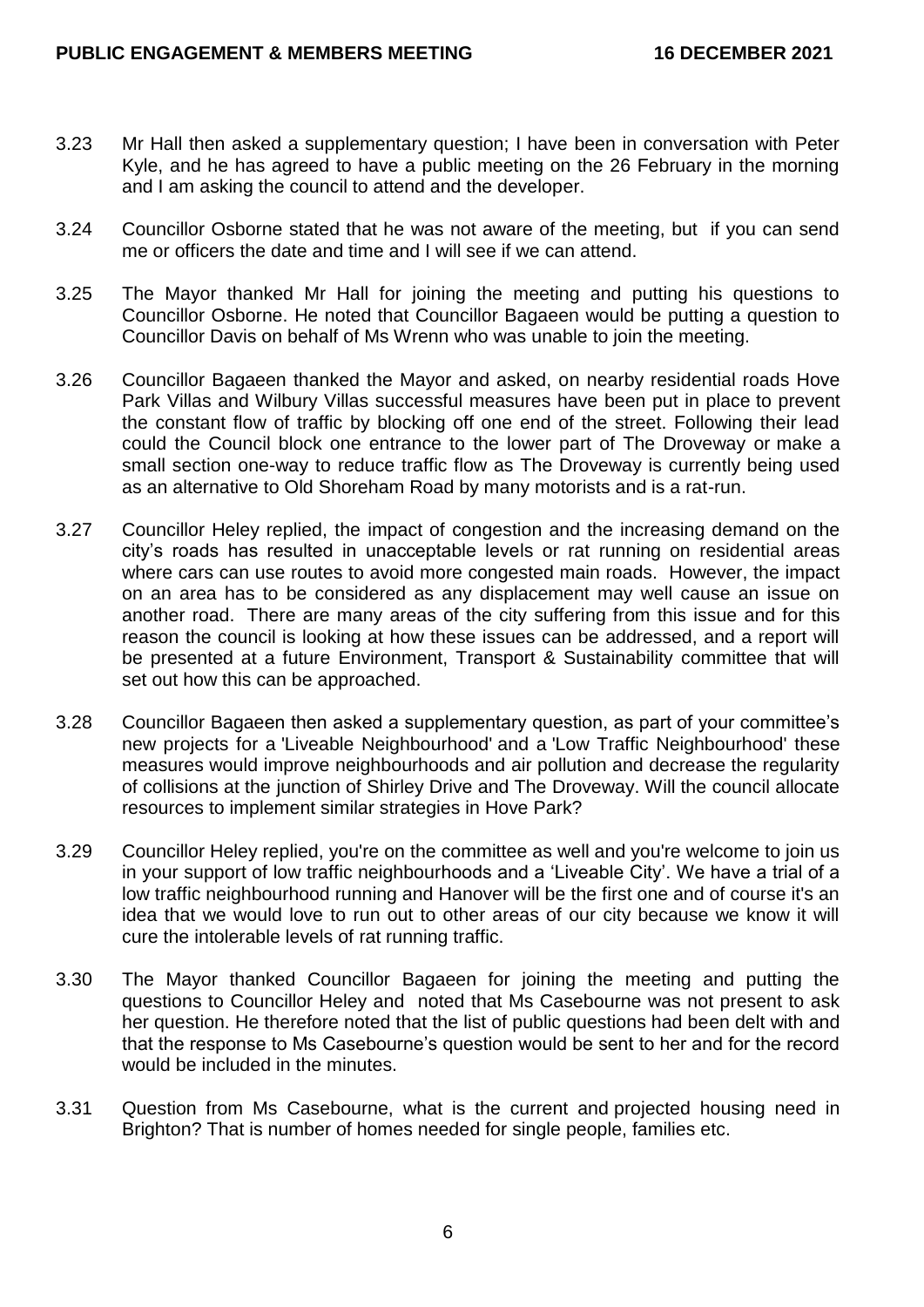3.32 The response from Councillor Gibson to the question was as follows: The most recent housing needs assessment was completed in 2015 and reported that 30,120 homes are needed in the 2010-30 period (1,506 homes per annum) with the greatest need for two- and three-bedroom properties.

Recommended strategic mix of homes, Brighton & Hove 2010-30

| bedroom | bedroom | bedroom | bedroom |
|---------|---------|---------|---------|
| 25%     | 35%     | 30%     | $0\%$   |

The Council's adopted *City Plan Part 1* provides detailed projections on house building in the city. The City Plan states that council will make provision for at least 13,200 new homes to be built over the plan period 2010 – 2030 to help meet the city's needs.

# **4 DEPUTATIONS FROM MEMBERS OF THE PUBLIC**

- 4.1 The Mayor reported that four deputations had been received from members of the public and invited Mr Deans as the spokesperson for the deputation to join the meeting and address the council.
- 4.2 Mr Deans thanked the Mayor and outlined the reasons for the deputation which was seeking the provision of a 24/7 shelter for homeless people as had been accepted following a petition to the council over a year ago. There was a clear need to address the problem of homelessness and rough sleeping and for early intervention measures but also a clear need for a safe and secure shelter to be provided in the city. He hoped that action would be taken and intended to report back to the various organisations in the city that were involved in helping those in need.
- 4.3 Councillor Gibson thanked Mr Deans for presenting the deputation and for all the work he and others were doing to support the homeless. However, the situation was different from that a year ago and the use of SWEP was no longer a viable solution. The aim had to be avoid having people living on the streets and to house them as quickly as possible and the council has significantly expanded its provision for rough sleepers. It has followed government guidance under the pandemic and accommodated over 800 people with 700 having now moved on. The intention was to verify all rough sleepers and not just when it was cold but 365 days a year and to offer shelter accordingly. There were regular reports to the Homeless Reduction Board and Housing Committee, and it was intended to offer more rooms for the remainder of the winter period. The use shelters and shared facility accommodation was not recommended under the pandemic and could not be supported at this time.
- 4.4 The Mayor thanked Mr Deans for joining the meeting and speaking on behalf of the deputation. He explained that the points had been noted and the deputation would be referred to the Housing Committee for consideration. The persons forming the deputation would be invited to attend the meeting and would be informed subsequently of any action to be taken or proposed, in relation to the matter set out in the deputation.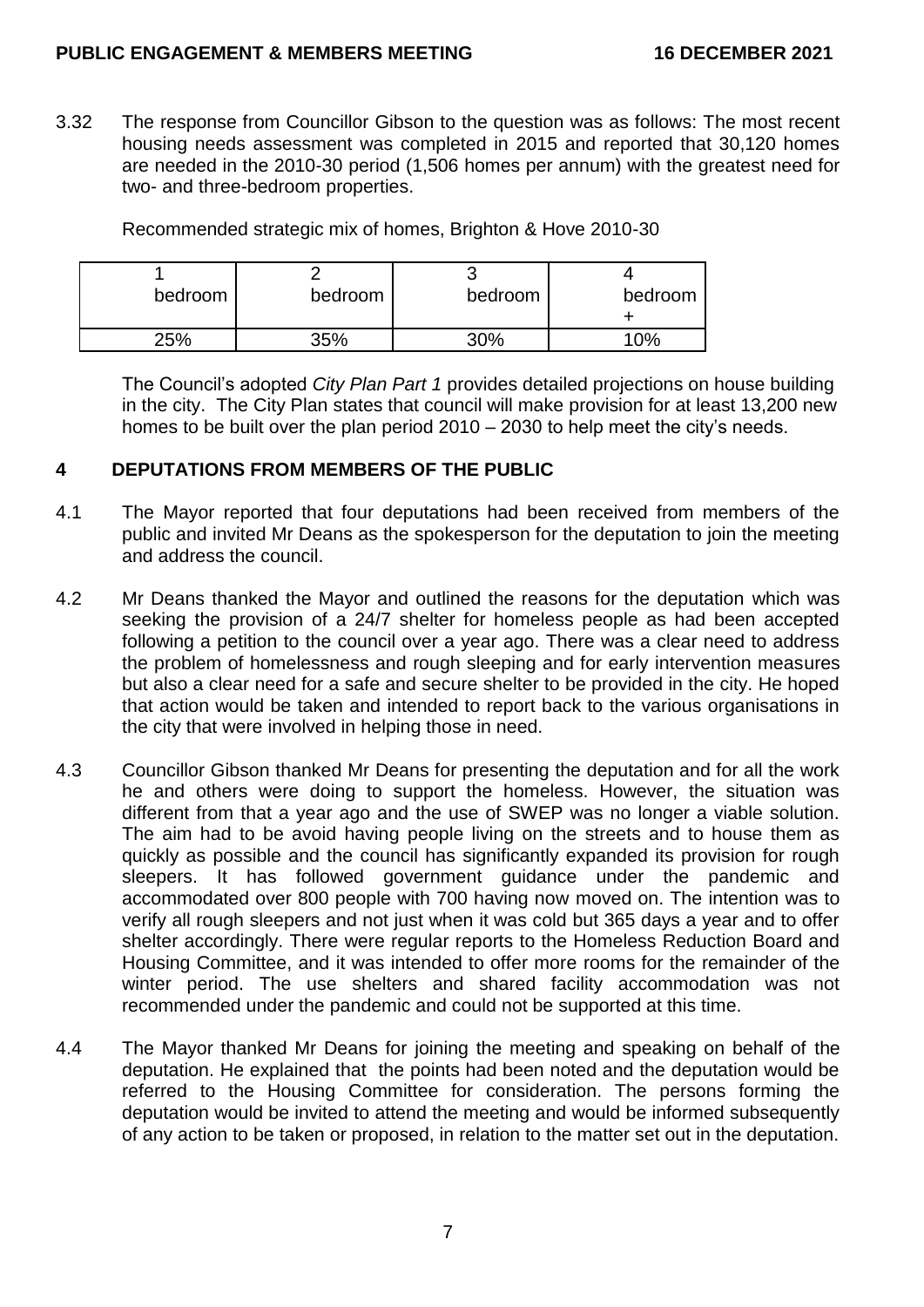- 4.5 The Mayor then invited Ms Kinslow as the spokesperson for the deputation to join the meeting and address the council.
- 4.6 Ms Kinslow thanked the Mayor and stated that the deputation was asking the council to address the situation whereby the schools on the outskirts of the city were being unfairly impacted by the current proposed changes to admissions to the schools across the city. There was a need to ensure the local community schools were able to retain their current level of admission numbers and that where necessary the larger central schools should reduce their admission numbers to support the other schools. If the current proposals were implemented then they would result in issues of equality, diversity, transport, sustainability and impact local communities all of which went against the council's objective of a fairer city. She believed the matter needed further consideration as it offered no long-term solution to the situation. She therefore urged the committee to delay the decision and to consult further with everyone concerned, schools and parents.
- 4.7 Councillor Clare thanked Ms Kinslow for presenting the deputation and stated that she firstly just want to acknowledge that we understand why you feel this way and to acknowledge that no one wants to be in this position. Yet the context is this. The city is facing a crisis there are too many school places for the number of children in the city. The falling birth rate is a national trend and as an Admissions Authority, the council is faced with having to make some extremely difficult decisions regarding school admission numbers.

Whatever way we propose changes, decisions will upset some school communities. Just yesterday we had further confirmation from the Government's schools' adjudicator that larger schools are untouchable, after they accepted Brunswick Primary's appeal against their PAN. This is now the fourth largest school in a row that we have sought to reduce admissions numbers for, but which has been rejected. We're deeply disappointed about this. The council has been clearly told by the Schools Adjudicator that it cannot reduce the PAN of schools that are oversubscribed – these larger schools are ones that draw children from both their immediate communities and from wider areas in the city as parents chose to send their children there rather than a more local school. This in turn impacts upon other schools' abilities to fulfil their own PAN.

I think there is some feeling that council officers haven't tried to find another way and I wanted to correct that. Rather than take this lying down, we haven't turned to a shortsighted solution, in fact senior officers then went to meet with heads and governors at larger schools in the city and have done so several times. I'm sorry to report that they once again refused to accept a reduction in their PAN. I think it's fair to say that they believe they have valid objections too, and many of the arguments they too made last year were about equality, disadvantage and the climate crisis. We have asked that larger schools still come forward as they have time.

I am actively looking for compromises and I've had a number of productive meetings with schools directly where we have come to some compromises that I will be proposing the school organisation group consider. Following the School Adjudicator judgements earlier this year we also took legal advice which advised us we had no further options. There is of course an option we haven't explored, that is, closing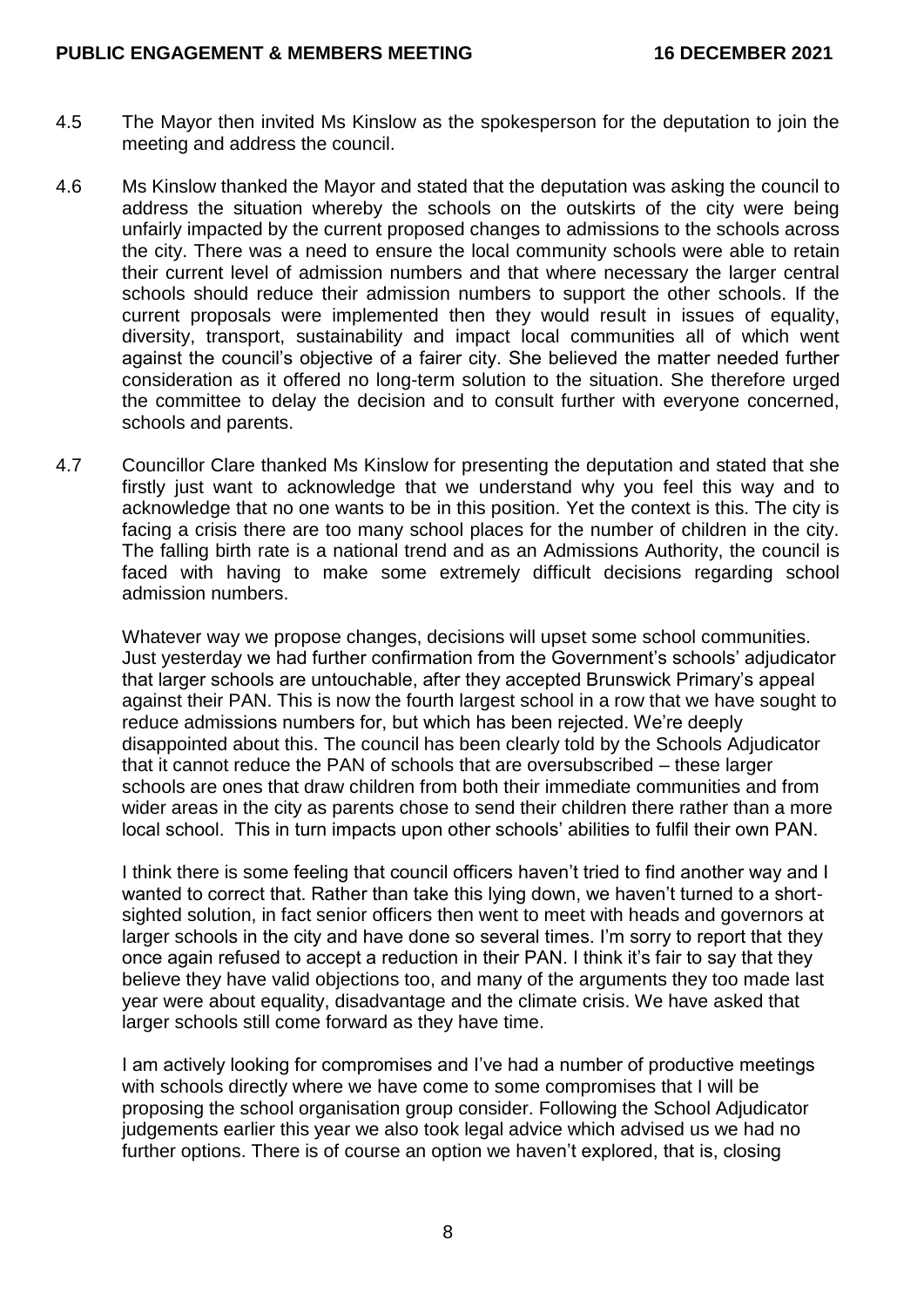schools. I think we can all agree that this is not something we want to have to do, and it's absolutely something I am committed to doing everything I can to stop happening.

In answer to your question on an equality impact assessment, one was completed regarding undertaking the consultation itself and was made available to councillors ahead of Children, Young People & Skills committee on 8<sup>th</sup> November and this is available on the council website. A further EIA will be made depending on the final proposals presented to councillors in January.

I also believe consulting on the PANs of larger schools in the future is still something we are likely to have to do again. Our projections show that if the % of applications they currently receive continues in future years, then they will fall under the PAN they currently have.

We are also looking again about whether we have legal avenues, but this doesn't get over the fact that standing still is not an option. This is not the first year of PAN proposals, they have been done since before I was a councillor.

This year we have an £18m budget deficit as a council in our general fund. We are already facing tough choices on what services we save and what services we keep. We also have a role in agreeing licensed deficits for schools that are struggling financially. If those schools are unable to make the changes needed to reverse these deficits, the council's general fund becomes liable for these, and schools face incredibly tough financial decisions that impact upon their pupils.

Whether it's our budget deficit as a council or the unequal decisions from the schools' adjudicator, I have to say this is as a result of poor Tory policy on a national level. As a council we are often trying to put a plaster over appalling government policy and making it as fair as we can be, but we do still have some restrictions.

This evening I will be giving a number of responses on this topic and I am doing so as Chair of the committee, but I want to be clear this is still a consultation and my mind is not made up. What I can provide is background to the current proposals and some answers at this stage.

- 4.8 The Mayor thanked Ms Kinslow for joining the meeting and speaking on behalf of the deputation. He explained that the points had been noted and the deputation would be referred to the Children, Young People & Skills Committee for consideration. The persons forming the deputation would be invited to attend the meeting and would be informed subsequently of any action to be taken or proposed, in relation to the matter set out in the deputation.
- 4.9 The Mayor then invited Ms King as the spokesperson for the deputation to join the meeting and address the council.
- 4.10 Ms King thanked the Mayor and stated that there was a need for the council to ensure that council tax revenue was used for statutory services and that other income streams and government funding supported agreed projects and initiatives. It appeared that projects and schemes were being prioritised over the provision of statutory services and cuts being made to these which was making the city an increasingly unwelcome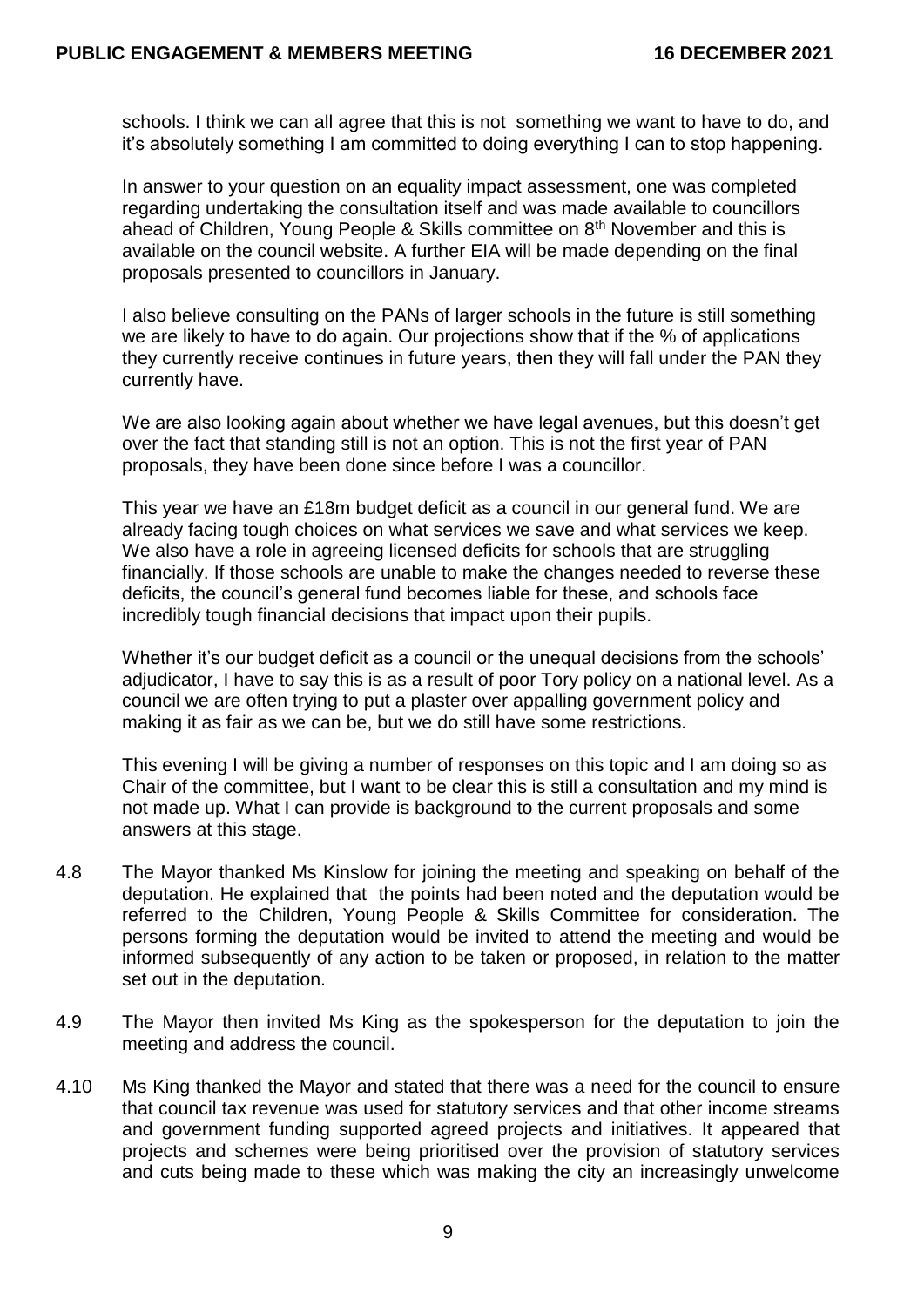place to live or visit. There have been significant council tax increases and funds set aside for various initiatives such a climate change and yet necessary services are being cut. The current increase of 4.99% to council tax was exorbitant for a post pandemic situation and increases for parking permits are continuing to be made when the service is failing. In addition parking spaces were being lost in favour of cycle hangers and bike share schemes. There was also a need to understand the impact and cost of the recent bin strike. The council should address the needs of its residents and visitors who supported the local economy rather than investing in initiatives without having evidenced based information to support them.

- 4.11 Councillor Gibson thanked Ms King for presenting the deputation and noted that the current council tax proposal was for a 3.99% increase, which included 1% for adult social care provision. He noted that a number of important points were raised in the deputation and that many could be directed to the Environment, Transport & Sustainability Committee. He noted that it had been a successful year in terms of the visitor economy which had held up well during the pandemic and suggested that the transport policies were not detrimental to it. He stated that local government finances were complicated and that many initiatives such as active travel were in fact funded by government grants, whilst the council tax contributed less than 20% to the overall cost of running services. There was also a need to consider how investing in projects and initiatives had a benefit, for example the warmer homes campaign which sought to address fuel poverty. Investments to support active travel would have a benefit in terms of people's health which meant less demand on public health services and social care costs. The impact of taxation was recognised, but the council was left with little choice other than to increase council tax. It was doing all it could to protect those on low incomes with various schemes and would continue to do so.
- 4.12 The Mayor thanked Ms King for joining the meeting and speaking on behalf of the deputation. He explained that the points had been noted and the deputation would be referred to the Policy & Resources Committee for consideration. The persons forming the deputation would be invited to attend the meeting and would be informed subsequently of any action to be taken or proposed, in relation to the matter set out in the deputation.
- 4.13 The Mayor then invited Mr Perrin as the spokesperson for the deputation to join the meeting and address the council.
- 4.14 Mr Perrin thanked the Mayor and stated that the intention of the deputation was to seek support for the proposal to provide a community sport and leisure facility in the city that would also provide a home for top-flight basketball. The centre would be open throughout the year and offer residents access to an affordable range of sports and community events. It would also be the centre for international and regional basketball events and aim to provide an elite programme for young people. Basketball was a growing sport, and it was hoped that by having the centre further links with local schools could be developed as well as the colleges and universities and other organisations such a crime prevention groups so that it became embedded in the community. The city was in need of a modern sport centre with the appropriate facilities and investment so that it could help to promote health and fitness of residents. He therefore hoped that the proposal could be supported and the council work with BBL to take this forward.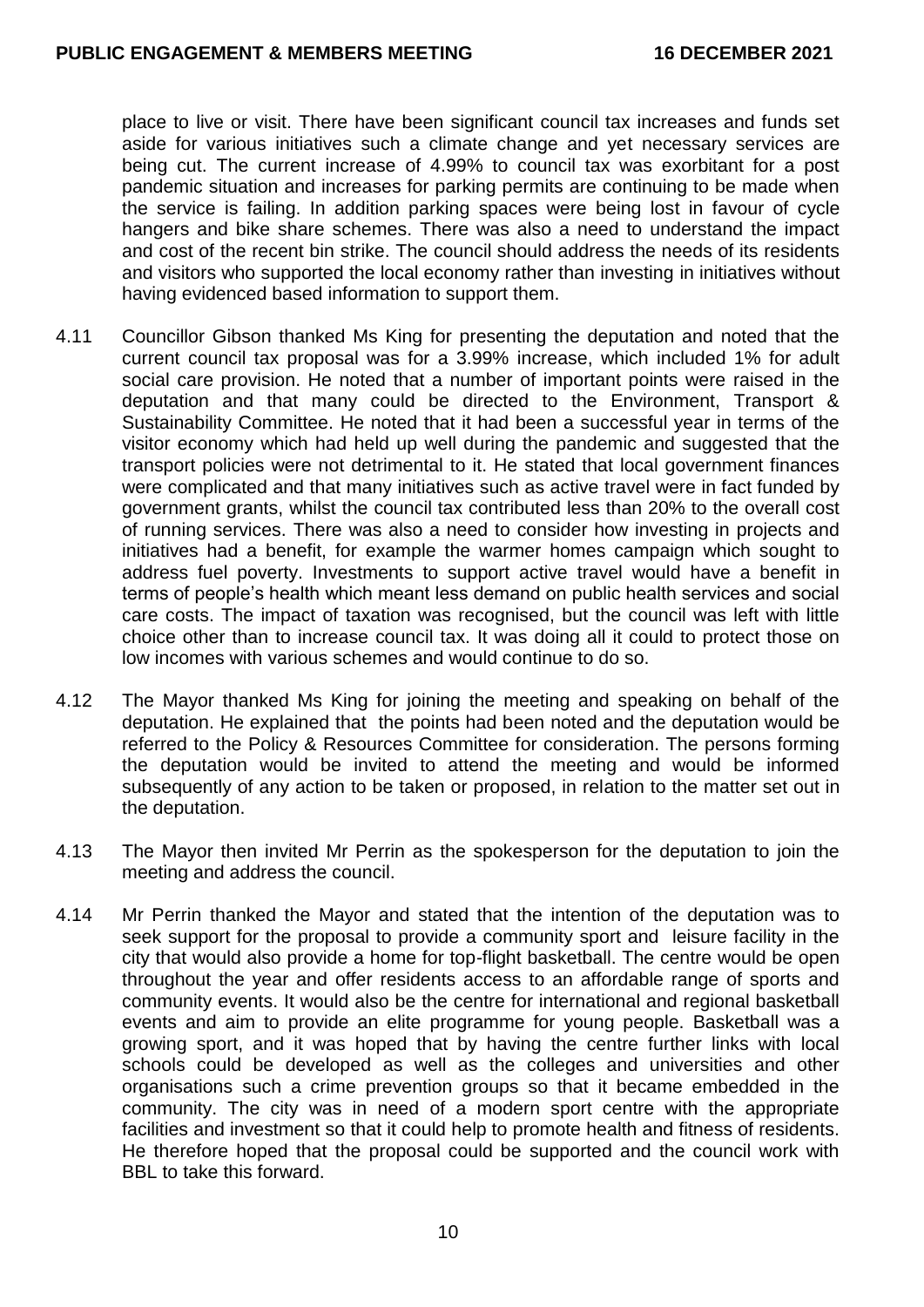- 4.15 Councillor Osborne thanked Mr Perrin for presenting the deputation and noted that councillors had taken the opportunity to visit the arena in Leicester. In order to provide a new strategic vision for sports facilities in the City, the Council appointed leisure consultants to undertake comprehensive condition surveys of each facility, a review of the indoor sports facilities' portfolio, and options for their future management. This included the drafting of a Sports Facilities Investment Plan 2021 – 2031, which identified that the public sports centres and swimming pools were indeed showing their age, and a strategic investment plan was required to transform the future leisure provision. The planning and implementation phase of the Sports Facilities Investment Plan is progressing and will be considered through the City Council's TECC Committee.
- 4.16 Councillors and officers will continue conversations with you and would like to meet with the Club to explore the potential opportunities to work together on the provision of improved sports facilities in the City. As such, this deputation will be forwarded to the TECC Committee for consideration.
- 4.17 The Mayor thanked Mr Perrin for joining the meeting and speaking on behalf of the deputation. He explained that the points had been noted and the deputation would be referred to the Tourism, Equalities, Communities & Culture Committee for consideration. The persons forming the deputation would be invited to attend the meeting and would be informed subsequently of any action to be taken or proposed, in relation to the matter set out in the deputation.

# **5 ORAL QUESTIONS FROM COUNCILLORS**

- 5.1 The mayor noted that oral questions had been submitted and that 30 minutes was set aside for the duration of the item. He asked that both the questioner and responder endeavour to keep their questions and answers as short as possible, in order to enable the questions listed to be taken.
	- (1) Councillor Williams
- 5.2 Councillor Williams asked, what is the administration is providing for those subjected to fuel poverty, which there are many considering the huge hike in fuel prices that we are experiencing, and we know that this is hitting the most vulnerable in our city. I do know that there are some government measures, but what are we doing as a Council is what I'd like to know?
- 5.3 Councillor Powell replied, we have asked for a report to go to the Health & Wellbeing Board to spell out the work the Council is doing to support residents in fuel poverty. Do come to this if you can. I'm guessing it's going to be online. But we can also ask where Member briefing on this, but as I say I have quite a lot of information to give you and I can get this as a written response to you.

Since we've learned of the energy bills crisis which a Green obviously outlines to me the vulnerability of fossil fuels. We've immediately turned to how this will impact, particularly already vulnerable communities, and a number of initiatives are underway each winter. public health commissions the warm for wellbeing programme to help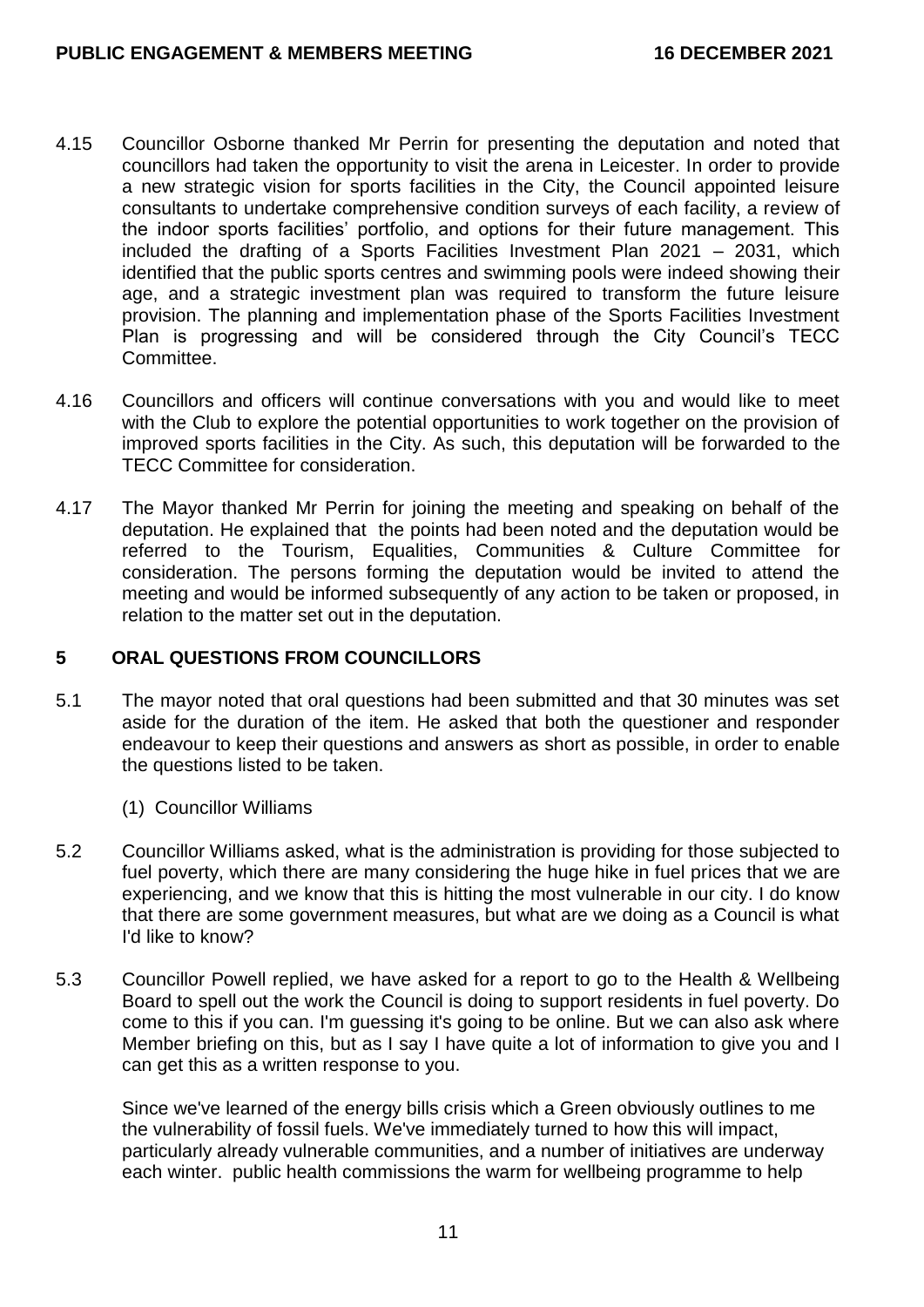struggling residents better afford their fuel bills and warm up their homes. The Warmth and Well-being program is delivered by the Community and Voluntary sector partners to support those in the greatest need.

With in-depth information and advice, warm home checks with three small measures in depth, debt and benefits advice and small hardship grants. In addition to this, the Council has a Specialist Tenancy Sustainment Officer in post advising our own tenants on energy and bill saving. The Council is also working in partnership with the Local Energy Advisor Partnership (LEAP) a free energy and money saving service that helps people to keep warm and to reduce their energy bills and those lead energy advisors can help with things such as finding a cheaper energy deal, fitting a free energy saving kit in their homes, checking eligibility for insulation or a new boiler. Giving practical advice on heating systems and saving energy and arranging a free Money Advice consultation to help with benefits, debt and other money problems.

We've invested to kickstart a warmer homes scheme for the city and the initial element of this scheme increases the funding available for home improvements such as insulation, anything from £7.5 to £20k. I'm not on the Housing Committee, but you can get further details on this as it doesn't fall under the TECC portfolio, but as a Labour Housing Spokesperson, you will be aware of the newly created Energy Enforcement officer role and that officer will be looking at supporting landlords and landladies and landlay people to comply with the private rental sector minimum energy efficient regulations and will be enforcing standards where landlords and landladies our slow to comply. So in terms of retro fitting our own council stock, I will refer you to a carbon reduction report that went to the Housing Committee in November, and I also have the information on the work public health teams are doing as Public Health & Housing Co chair a cross-sector, multi-agency, fuel poverty and affordable warmth steering group.

There is various support in place and planned across the city. We are currently developing a resource from frontline workers across all sectors working with the most vulnerable households, detailing what is available and clarifying referral routes and options.

- 5.4 Councillor Williams asked a supplementary question, I'm aware of all the initiatives that are going on in the city and I applaud all of them. Well, what I'm asking now is this is happening now. We can't wait for the future. We can't give people an energy efficiency advice when we've got hiking up of the prices that they can't possibly afford. Are we going to enhance that hardship grant, I think that's that the crux of it. That's what people need right now at this moment.
- 5.5 Councillor Powell replied, I will look into it and get back to you.
	- (2) Councillor Nemeth
- 5.6 Councillor Nemeth asked, lots of local authorities elsewhere have made huge efforts over the Christmas period to attract shoppers into town and city centres, often by easing parking restrictions or backing local trade schemes. Brighton and Hove's offering was to fine around 100,000 people, residents and visitors for contravening incredibly complicated rules on so-called bus gates, in the heart of our shopping areas.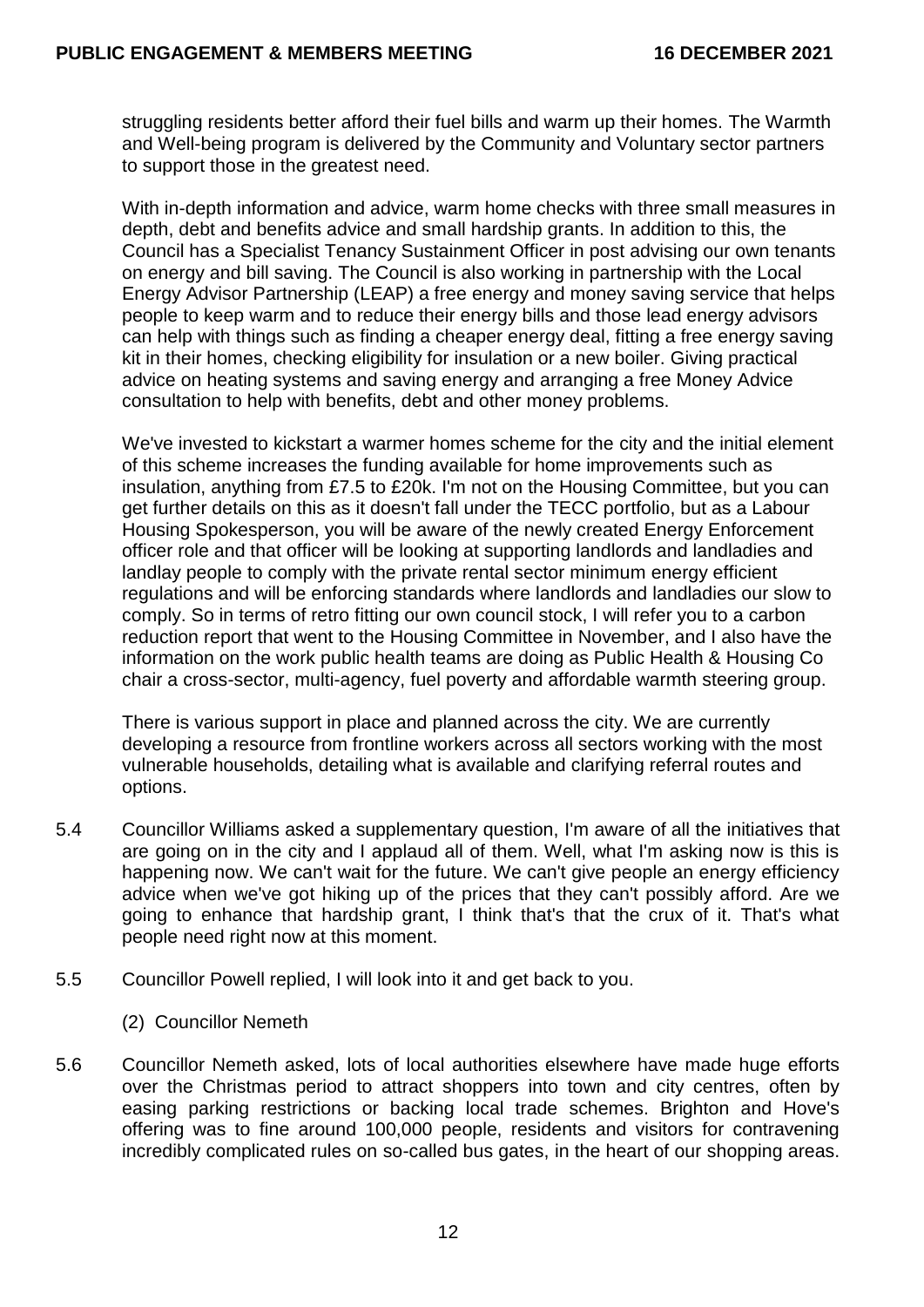How would you justify this situation to frustrated traders at a time where we are trying to encourage 'shopping local'?

5.7 Councillor Mac Cafferty replied, an awful lot of the data that we have on what's happening in the city is positive and we have feedback from places like Churchill Shopping Square that actually sales levels are pretty good. They're at the same level that they were in 2019 in terms of retail vacancy rates we are above at 9.18%. We have lower retail vacancy rates against the GB vacancy rate of 14.5. A recent report produced by Owen Mark Mitchell gave us a predicted general GBA growth in quarter four of 7.5% year on year. there's an awful lot of evidence, saying that we're doing quite well.

Many of the businesses that you've referred to have weathered the storm of the three lockdowns, some have closed sadly, yet this time with Omicron with the cases rising in the words of one of our business representatives trade has fallen off a cliff. We have huge concerns for small businesses now without recourse to any Government grants, access to furlough schemes, self-employment grants and the last-minute measures of something Omicron mask wearing onto the already exhausted retail and service industry workers you might be familiar with the figure from the UK hospitality body, the trade body for UK hospitality has broadcasted that takings are going to be down 40%. My challenge back to you is that we need Government assistance in terms of what is happening to the economy not just here but all around the country. This is this is something that is being raised by a number of different bodies it has been raised by their official opposition in the Houses of Parliament.

- 5.8 Councillor Nemeth asked a supplementary question, visitors have been in touch with me about this topic, one from Heathfield. Reading it very quickly he said he's going to stay away from Brighton & Hove in the future, a lady from Canterbury said, I most certainly will ensure I never visit Brighton again and will advise my friends and associates to do the same. Will the Leader of the Council commit to fixing these faulty junctions so that no one else is fined -as a matter of urgency?
- 5.9 Councillor Mac Cafferty replied, had we been able to discuss the notice of motion this evening, were talking about the different ways in which we were going to understand what was happening with the bus gates and one of the things that we're going to be doing and making sure of is bringing an oral report to Januarys meeting of the Environment, Transport & Sustainability Committee, where we will be able to reflect on what's happened and be able to reassure not just yourself Cllr Nemeth, but the entire city that we are listening to what's happened, and what action will be continuing in the future, but we do want to make the point - the absolute failure of the Conservative government is what we need to be talking about in terms of supporting small business. And I would like you, Cllr Nemeth to be able to bring that back to Conservative Ministers.
	- (3) Councillor Evans
- 5.10 Councillor Evans asked, in the wake of the shocking murder of Sarah Everard and the subsequent focus on the safety of women and girls in public, including a survey showing an extraordinary 97% of women saying they had been subject to harassment or worse. P&R committee agreed on July 1st of this year to set aside funds to carry out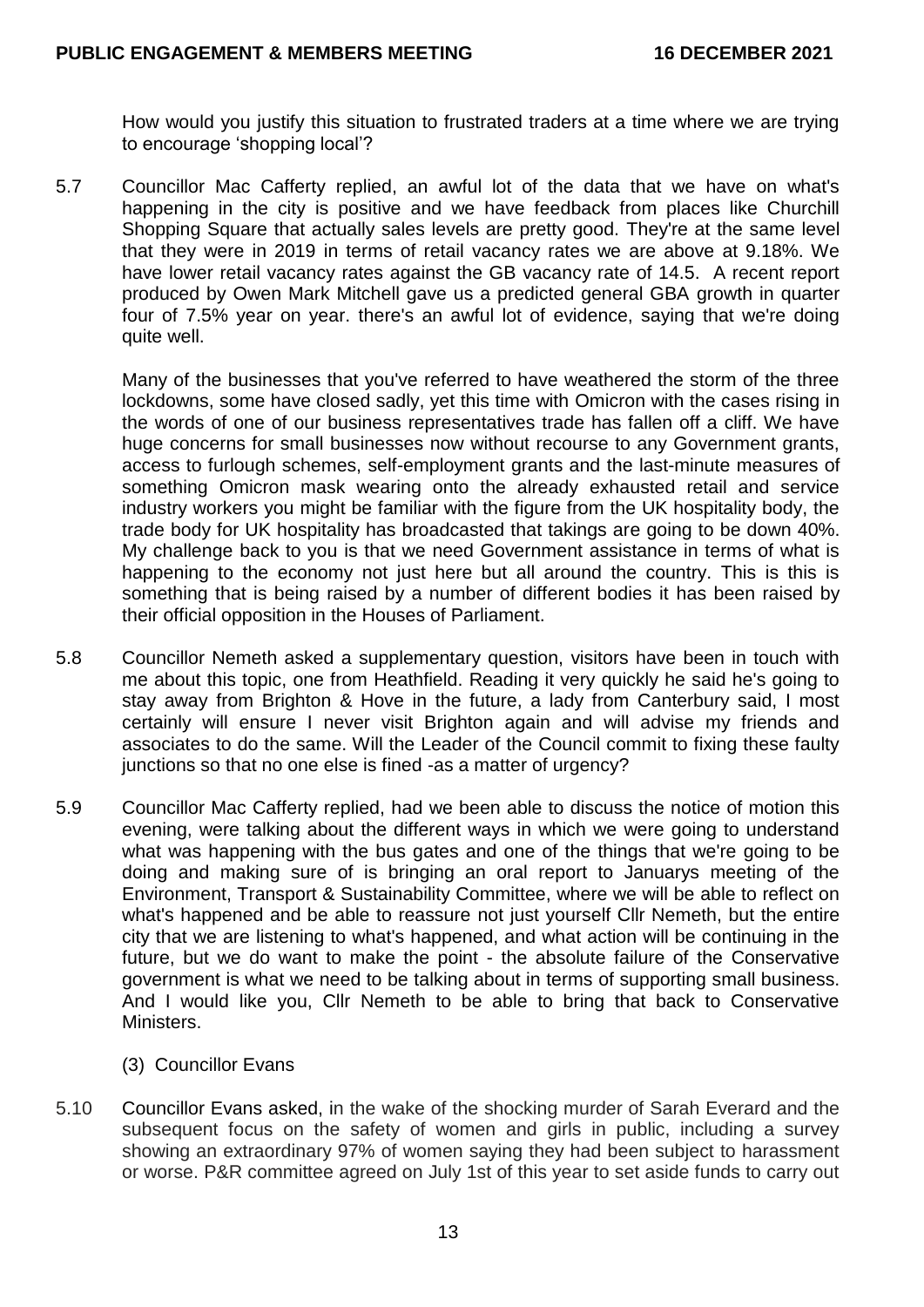a study in Brighton and Hove on women's safety, both actual and perceived. The existence of this funding was mentioned in passing in a TECH Committee report update in September, but not that any action had been taken on it.

As I remember this had all party support, this was one of the items officers were due to bring back to the budget Review Group, but I understand that that hasn't happened yet. Could you please update us on when the local study might be designed and commissioned?

- 5.11 Councillor Powell replied, the survey has been designed and will go into the consultation portal in the New Year. It is hoped that the consultation responses will start to inform the development of the Borg strategy and officers have been prioritizing the consultation for the new domestic abuse strategy which, due to legal requirements, will be published in January 2022.
- 5.12 Councillor Evans asked a supplementary question, the same TECC report mentioned Brighton & Hove City Council's application alongside both East and West Sussex and the OSPCC for Substantial Safer Streets. Funding from the Home Office and I wondered what was happening with that and when we might hear the results of that application.
- 5.13 Councillor Powell replied, the bid for the Safer streets, tranche, three funding bid was successful with nearly £1,000,000 awarded across Sussex. Workers already started to spend the funds as per the application to the Home Office a Borg coordinator is being appointed and will work within the neighbourhood policy policing team to deliver the work. The work plan includes healthy relationships sessions in schools, a bystander and upstanders program, the development of a safe space app, and a media campaign.

Funding was also obtained to improve lighting around The Old Steine, Pavilion Gardens, and the War Memorial, and a bid to the safety of women at night fund was also successful, and workers started to deliver those work streams. This also includes the deployment of taxi marshals on Fridays and Saturdays at East St and West St ranks and additional policing patrols.

- (4) Councillor Meadows
- 5.14 Councillor Meadows asked, why is the administration proposing to reduce the published admissions number for Council run schools in the outer suburbs of Brighton, where there are a higher proportion of families living whilst leaving the inner-city areas unchanged?
- 5.15 Councillor Clare replied, I suggest you ask your Government Schools Adjudicator who made it clear when we tried to make reductions at some of the schools in the central city. But we weren't able to do so.
- 5.16 Councillor Meadows asked a supplementary question, perhaps we should be asking those schools that have been protesting to us this evening that they should go to appeal as well. My question though is why are Labour and the Green Councillors not actively campaigning to support their local schools in their areas?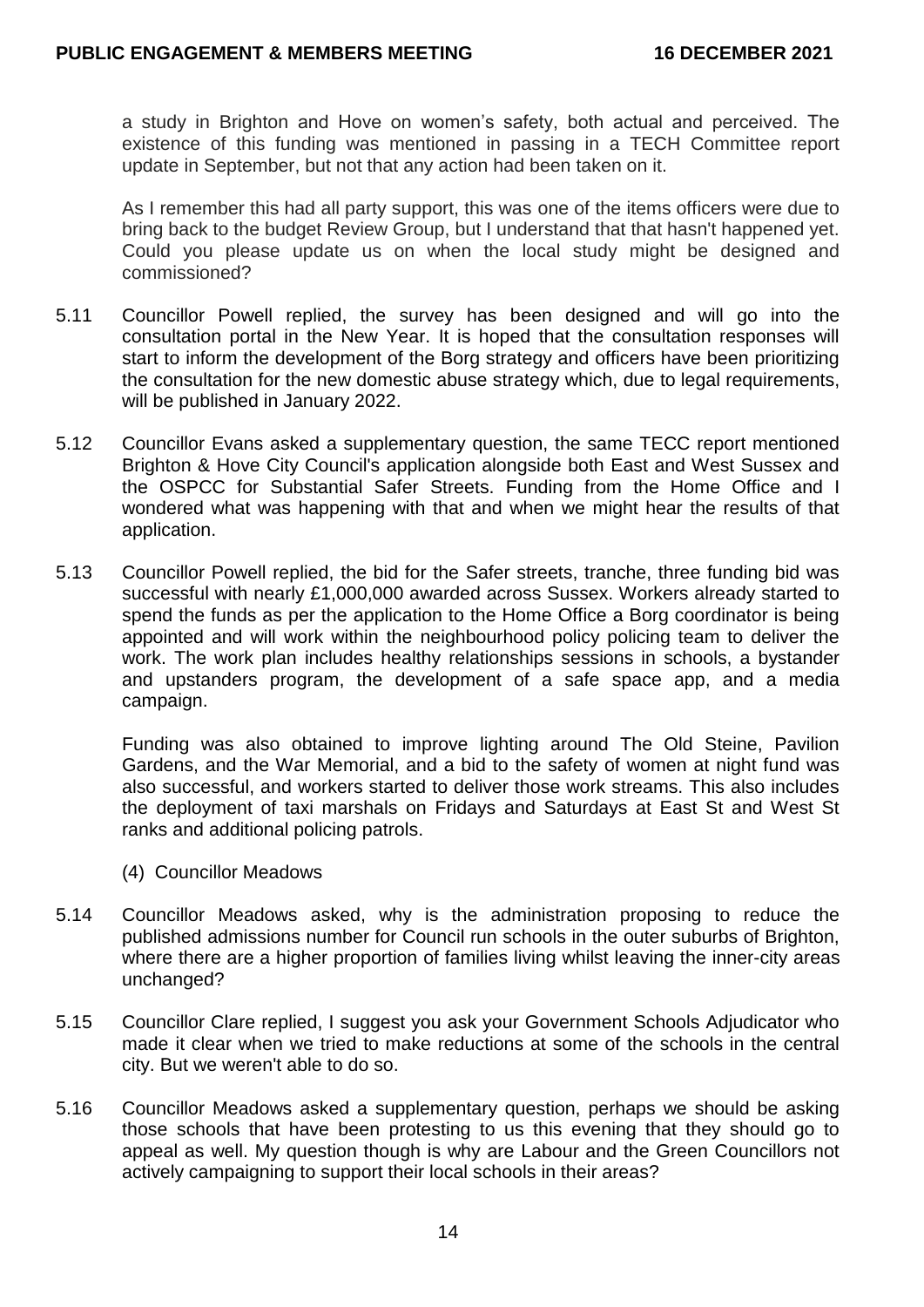That would be affected by this proposal. But then I thought, don't bother to tell me, but explain it to the parents of those schools affected.

- 5.17 Councillor Clare replied, 13 Members of your Group on the school Organisation Working Group, including some who are now campaigning against the proposals. They were there when the School Organisation Working Group put those proposals forward. Your group voted for the consultation. This is a consultation process, and we are committed to working cross party and we are committed to listening to the results of the consultation. I've made it clear already this evening that my mind is not made up as my colleagues will do, so I'm sure if you ask them, the fact is we are being asked to make a number of difficult decisions. Because of the result of Government policy and that is in the hands of the Conservative Party.
	- (5) Councillor Pissaridou
- 5.18 Councillor Pissaridou asked, many residents in North Portslade signed up to the scheme for Garden Refuse last summer and I thank the team for the fantastic way they dealt with the flurry of applications, but due to Covid and industrial action collections were missed.

The contract between residents and the Council sets out that 'your garden waste will be collected every two weeks for one year. Some of our residents contacted the service and reported that their bin had not been emptied and they were told that the missed collection would be added onto their allocation meaning they still received the same number of collections for their money, but over a slightly longer period. Many residents didn't report their collection being missed. If one person's collection being missed on a certain round, then all collections would be missed. Can I assure my residents that all those collections that were missed, irrespective of whether they reported it or not will have it added to their allocations?

- 5.19 Councillor Heley replied, thanks for your question and obviously sorry to hear about the disruption that sounds right to me, but I'd like to double check with the team and get back to you. If you want to email me the specific round and I can ask about the round and the general question.
- 5.20 Councillor Pissaridou asked a supplementary question, I can't do that, because I don't have the specific rounds. I was hoping that the records would show the number of people that have complained and the rounds so they could be linked. If the team could check that I'd be most grateful.

My residents put their bins out on their specific day, and they were not emptied. The Council's contract sets out at 2 the Council will carry out a collection of our customers containers on the specified collection day and at three, the Council reserve the right to change the customers collection day and will notify the customer of any such change by email or letter at least two weeks in advance.

More recently, the collections were missed without any such notifications. The residents were confused as to what action they should take. Some residents left their bins out on the public pavement, others brought them in. In other words, there was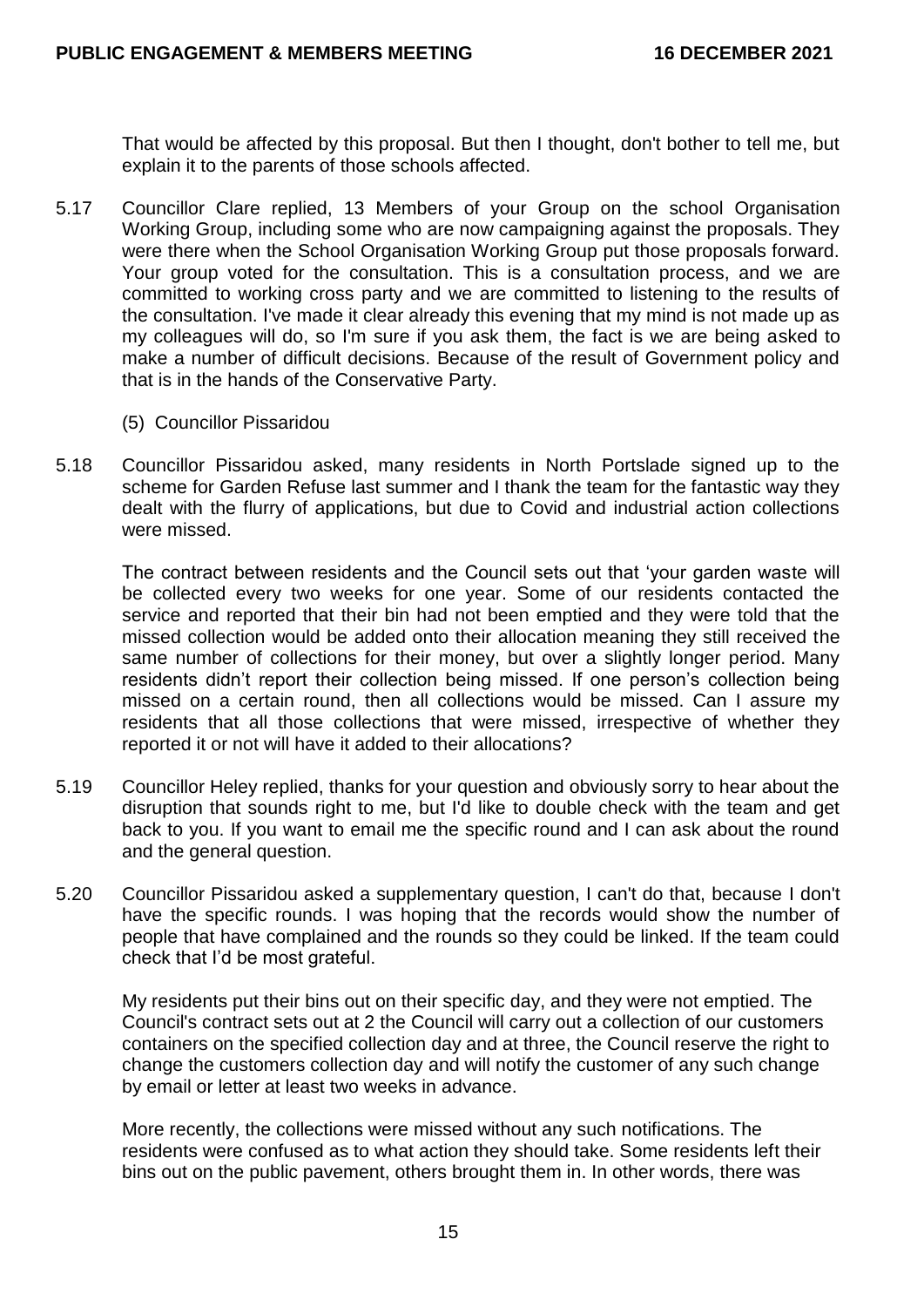confusion and frustration and the people that left them on the public pavement, they block the narrow pavements here in North Portslade and they had no idea when they could expect their garden waste to be collected. Can I have an assurance that that the undertaking, given by the Council in that contract will be applied and residents will be notified as that sets out please.

- 5.21 Councillor Heley replied, we always try our best and I know you and everyone here knows the issues that we currently have in City Clean so I won't go into them now, but we always try our best and I'll get back to you.
	- (6) Councillor O'Quinn
- 5.22 Councillor O'Quinn asked, the CHAMS service run by Sussex Partnership Foundation Trust was closed earlier this year from January to March, offering only limited online services. Was Brighton & Hove Council informed of this decision and did they hold the Sussex Partnership Foundation Trust to account for this in the months afterwards?
- 5.23 Councillor Clare replied, I wasn't personally informed, I didn't actually know that. I suggest that might be the sort of thing that we can ask the CCG at the Health & Wellbeing Board. I'll ask my colleague, Councillor Shanks if she's willing to have that discussion there. We of course do what we can around young people's mental health and we do run the schools' wellbeing service. But the CCG commission CAHMS and we don't have oversight of that.
- 5.24 Councillor O'Quinn asked a supplementary question, for young people on the autistic spectrum, the limited offering from CAHMS earlier this year meant they were particularly affected. Please you could, could you provide an update on when the much heralded, for some years, Neurodiverse facility will come into operation?
- 5.25 Councillor Clare replied, I don't have that detail so I will get you a written answer.
	- (7) Councillor Mears
- 5.26 Councillor Mears asked, can the Chair advise why there has been an overspend on the housing revenue account budget of £1.456 million this year?

Can you chair also advise whether the administration is planning to borrow from the housing revenue account reserves in 2022-23 to plug a shortfall in in the budgets coming forward?

5.27 Councillor Gibson replied, that sounds like two questions, and we've got to give short answers. The reasons for the overspend are many and complex, but in in the very short quick answer there was a backlog of works arising in the worst period of the pandemic, and there was a transition of our workforce being brought in-house from Mears and both those things have contributed delays which are being caught up In terms of the reserves the budget is still being prepared, but we're going to have a Budget Review Group with yourself and Gill and myself and hopefully Siriol and we'll be able to look at it then.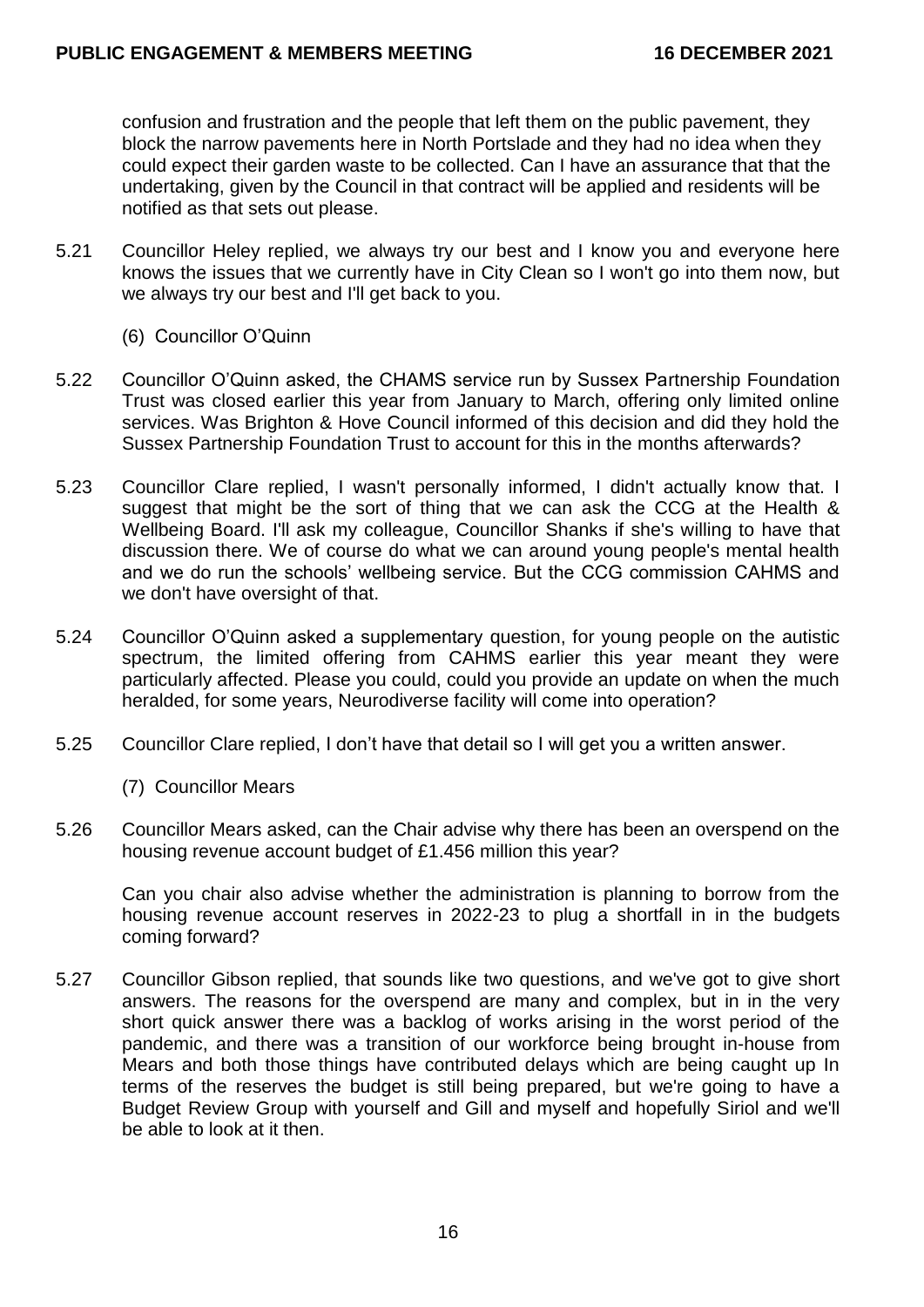5.28 Councillor Mears asked a supplementary question, why is the Administration, targeting the contributions of the poorest people in the city, council tenants and some leaseholders to balance the Budget Council. Council tenants and leaseholders are already paying a huge price for the Council's failed policy of insourcing the Housing Repair service which has cost millions, more than expected and resulted in a worse service? Why must they now pay again for the Council's poor budget management?

I would also like to thank Daniel Harris for raising the issue of Kendal Court, which has had a very sad death happen very recently and, as he has stated, East Sussex County Council are looking into a legal action against Brighton & Hove City Council. As we are not allowed to discuss our Notice of Motion this evening on the Council's placement of homeless people. I'm pleased he has highlighted this really very serious issue.

- 5.29 Councillor Gibson replied, it is a complex, question and we could debate at great length the pros and cons of in sourcing the costs and how you measure costs and the benefits for the workforce and the benefits of a settled workforce with a future. I could put lots of points and you could put points about the additional cost and I could say well, but actually you know the Mears contract was ending the building costs were going to go up with inflation, so it would get very murky and it's not really something we can do in an oral question, but I'm sure we'll have another opportunity so, thank you for raising that and keep persisting with your questioning on them.
	- (8) Councillor Fishleigh
- 5.30 Councillor Fishleigh was unable to attend the meeting and did not put her question to Councillor Heley.
	- (9) Councillor Childs
- 5.31 Councillor Childs asked, what action will the Council take and when to engage with British Telecom to arrange for the removal of underused and misused public telephone boxes that scar our city?
- 5.32 Councillor Heley replied, we already do engage with BT. We've got a long running project where they remove redundant telephone boxes and we as the local planning authority received notification from them about which one should be removed and so there's already a system in place. But if you want to send me any specific ones that are causing particular problem or there's been a delay then let me know.
- 5.33 Councillor Childs asked a supplementary question, will the Council agree to seek legal opinion on what action and powers it and the police may use to address vandalism, drug crime and befouling of public call boxes should BT fail to remove them?
- 5.34 Councillor Heley replied, I am sure we can ask our excellent in-house Legal Team, those questions for you.
	- (10) Councillor Barnett
- 5.35 Councillor Barnett asked, why following the Democratic decision to remove the Old Shoreham Road cycle lane has the Council now included a cycle lane at Old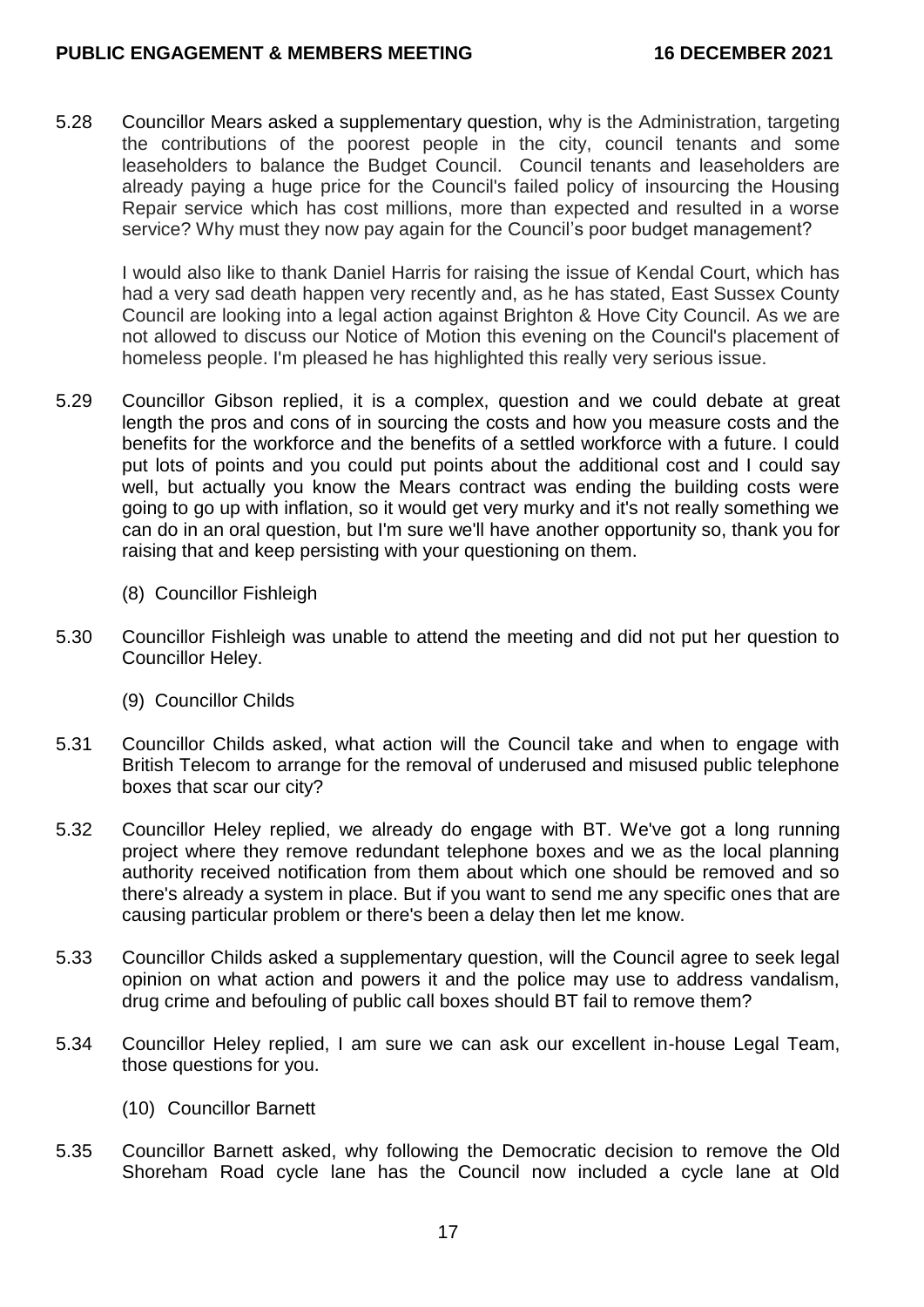Shoreham Road as a priority item in its' Local Cycling and Infrastructure Plan. Why does the Council not listen to the residents who were consulted and were against this cycle lane or to the democratic vote of councillors, which calls for the cycle lane to be removed in its entirety?

- 5.36 Councillor Davis replied, the LCI is a long term cross-party active travel plan that's been around for quite some time, and you're ETS colleagues have had ample time to scrutinize the decisions and the inclusions of various routes in there, and I would strongly suggest that you speak to your colleagues.
- 5.37 Councillor Barnett asked a supplementary question, the Council is obsessed by cycle lanes, but walking is also important for many residents. Many residents walk across Old Shoreham Road to the Hove Cemetery to the village and graveyard. I have children that crossed the Old Shoreham mode walking not cycling to go through the cemetery to get to the schools. Residents have requested a proper pedestrian crossing and a speed camera at this point for the elderly. With the Council focus on putting it as safe, crossing for those visiting the cemetery into the local cycling and walking infrastructure plan.
- 5.38 Councillor Davis replied, I implore you to talk to your colleagues on ETS to have this included in the LC whip. I'd be very happy to improve any road safety aspects, but it's a constant that this city is obsessed with cycle lanes. 93% of our roads do not have cycling infrastructure on them and if we are to improve, walking and cycling for active travel in our city we will have more cycle lanes we have to offer people better alternatives. I would gladly look into or try and help you with a pedestrian crossing in the Old Shoreham Road. If you'd like to bring that to your colleagues at ETS, I'd be happy to consider it.
	- (11) Councillor Wilkinson
- 5.39 Councillor Wilkinson asked, at Full council in July of this year in response to a question, I asked the administration stated that the Green Party is against Park and ride schemes and its' spokesperson suggested he did not believe such schemes will assist in realizing carbon neutrality by 2030. This despite Brighton & Hove's' first ever climate assembly, having in its top ten recommendations, the introduction of park and ride to minimize car use in the city. Fortunately, the Council agreed that very day to support a Park and Ride Project Feasibility Study. Can the administration please inform the Council today on what work has been done to progress this feasibility study?
- 5.40 Councillor Davis replied, I definitely want to get back to you with a more fulfilling answer with regards to the feasibility study. We are in in partnership with Brighton Hove Buses. We have got a park and ride experiment next spring that we are looking into and again the park and ride topic is very tricky. We are 180 degrees city enclosed by national land and National Trust land that's impossible to build on, plus, if we need to build a successful park and ride, we need to close down our city centre car parks. Unfortunately, they're privately owned, and we couldn't possibly buy them off. I am happy to answer you about the feasibility study in a written answer.
- 5.41 There was no supplementary question.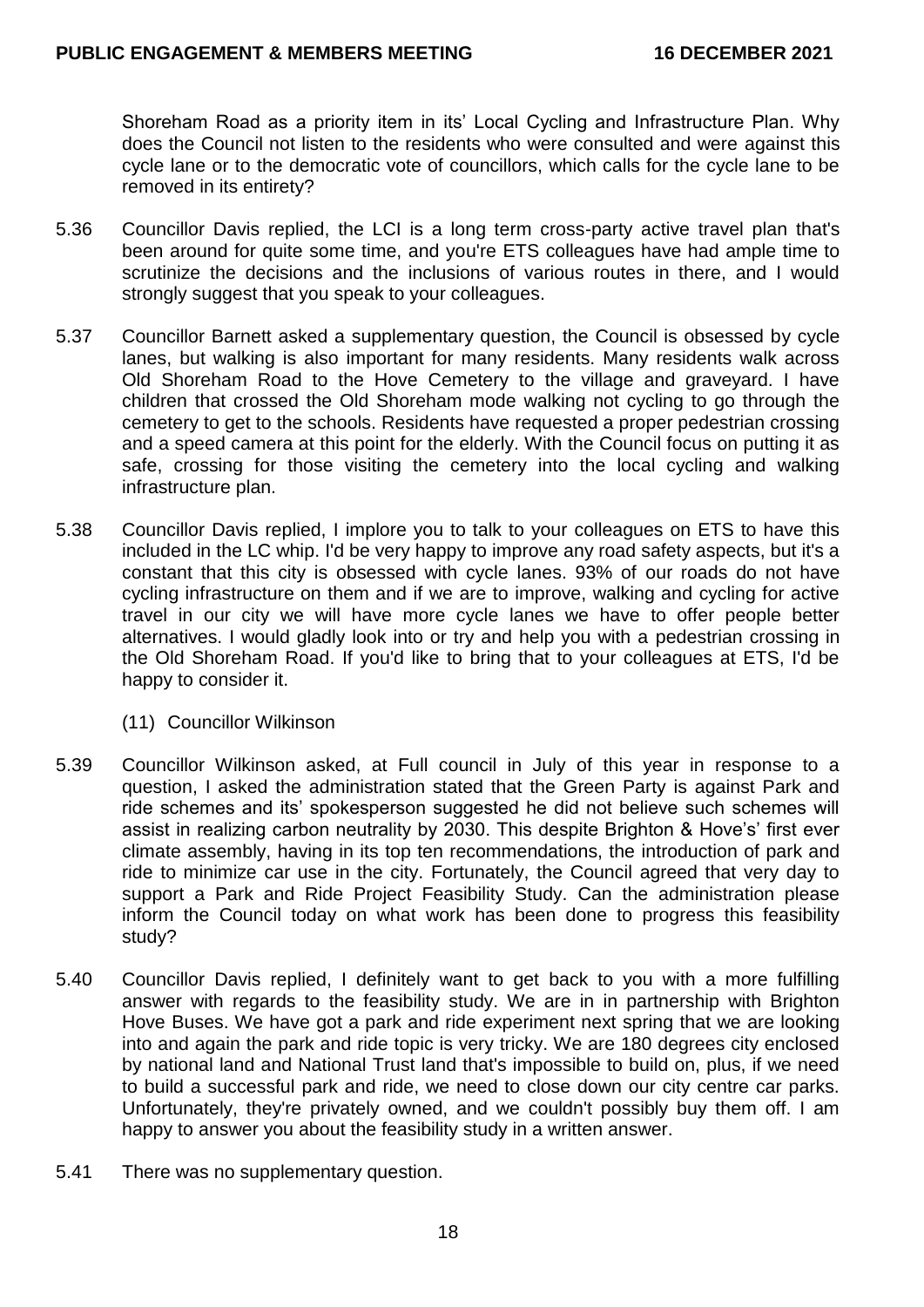- (12) Councillor McNair
- 5.42 Councillor McNair asked, if Carden primary is reduced to a one elementary school, it would be impossible to operate its specialist speech and language centre. What provision would be put in place to support these children should Carden elementary be reduced in size?
- 5.43 Councillor Clare replied, I've had conversations with the Head directly, we have a compromise proposal which the School Organisation Working group will be asked to consider. I urge you to attend the School Organisation Working Group which you are a member of so that we can discuss that proposal.
- 5.44 Councillor McNair asked a supplementary question, I look forward to hearing this positive sounding proposal. My supplementary was just, can I have reassurance that everything will be done to maintain provision for speech and language, children and other children with particular challenges within the city?
- 5.45 Councillor Clare replied, yes.
	- (13) Councillor Bagaeen
- 5.46 Councillor Bagaeen asked, apart from the Government funded Old Shoreham Cycle Lane (OSR) could you confirm advise how much highways and infrastructure funding and where in the Hove Park Ward has the Administration invested since coming to power over a year ago?
- 5.47 Councillor Mac Cafferty replied, no I can't. I need to remind you as well, but oral questions should relate according to 9.8 of the Constitution to matters of general policy only. The Constitution is also clear that when a question is technical or operational and it can be knocked out of order. So unless your supplementary is a general policy question, I'm afraid of not going to be able to answer I'm going to get you a written answer that can be prepared.
- 5.48 Councillor Bagaeen asked a supplementary question, that's fine, officers accepted the question. Councillor McCafferty is so I'll leave that with you and then I'm happy to have a written answer for this one.

I think we both agree that cities should catalyse greater investment in sustainability, also infrastructure, and you went to COP so you will have seen and heard what's it is we are investing in infrastructure. You will have seen at COPs that cities where catalysing greater investment in their infrastructure rather than relying on subsidies or grants. So thinking about 2030, do we have a plan for what the investment gap is in wards such as Hove Park given the amount of investment in building that's currently going on at the moment so that infrastructure can keep up?

5.49 Councillor Mac Cafferty replied, you're absolutely right that where development is happening, we need to ensure that the infrastructure is built to support that development, and one of the key points in the planning paper that was thankfully pulled by the current Secretary of State a lot of the detail that Green councillors around the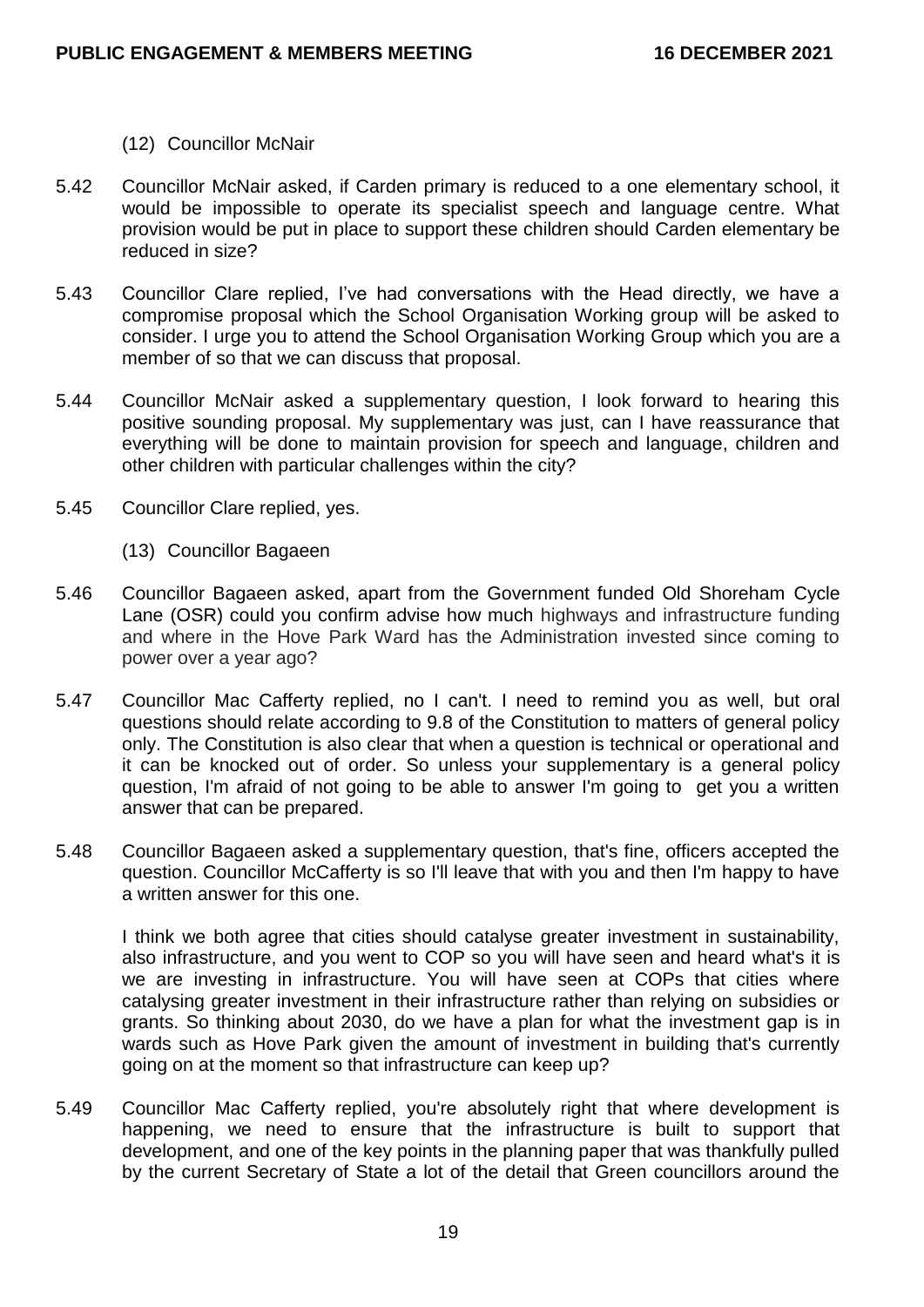country responded on was on this point. I agree with you in principle, but there needs to be, if there's going to be development, the infrastructure to support the development. Because we are a city that has signed up to carbon neutrality by 2030 in less than a decade. Obviously, that needs to be done with an eye on all of those commitments as well. I need to get you a written response on this because both the first and supplementary questions were quite detailed.

- (14) Councillor Brennan
- 5.50 Councillor Brennan asked, I think two people spoken about Kendal court and the fact that there was a death yesterday and I was absolutely fuming, I have been unwell, so I haven't really been in my local homeless groups but I'm still very much in touch with people on the on the street and vulnerable people.

Four or five years ago different groups, professional, local Arch health care, Justlife, fulfilling lives have all said that Kendal court was unsuitable for vulnerable people. Why because people would die in there. We're sending people there and they're dying. There is no support there, I think basically the place should be closed.

We have a duty under the Care Act, and we are failing people just the same as our children in care these are vulnerable people that need just as much care.

People have literally been taken there in ambulances; I've got evidence of that. I'm asking the leader that we really should halt any more vulnerable, complex needs people being sent to Kendal Court, that way we won't have any more deaths. We have we have a very good local temporary accommodation facility in Hove it has support for people, to me it's one of the best. In there we have had people from Worthing and Lancing. I know it's spot purchase so it may be more money we really need to look into this. We need to stop it: we need to get to the core of whom it's sending people there who's not really looking into the person that they are sending.

- 5.51 Councillor Mac Cafferty gave an initial reply, I have met and the leader of East Sussex about at Kendal Court. We've been able to talk quite frankly and as was indicated earlier by Councillor Gibson, our officers have met them and I'm on the matter as well. We are listening on this and I completely hear you and I am really worried about this as well. I know that our housing leads are much closer to the detail so I will hand over to them.
- 5.52 Councillor Gibson then replied, it is a such a saddening situation and clearly, we need to look at matters, with a very critical eye and we don't want to do and knee-jerk reaction because there's a few media headlines because the sad truth is that people die in in quite a few of the emergency accommodations. It is not a great solution for people but we don't want people to move out this city and we've had Healthwatch reports on Kendal Court and one of the recommendations led to the welfare officers and the laundry, but it clearly is still not sufficient. It's not ideal we are recommissioning, our emergency accommodation and putting more in investment into that.

We've got to recognize that there is a general problem with people in very difficult circumstances often and no Care Act, people should be going to Kendal Court. People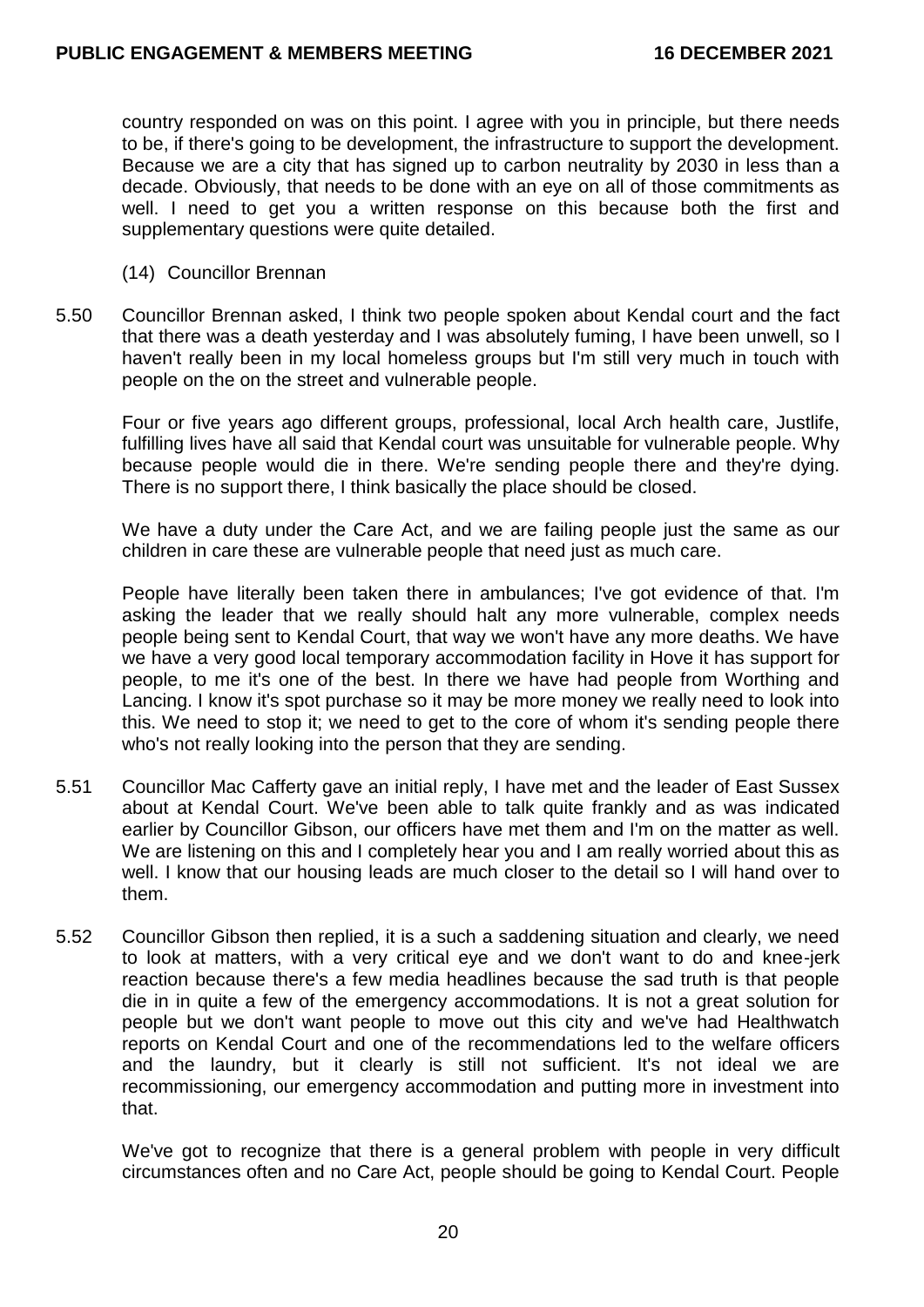in insecure accommodation, we need to support them and move them on as quickly as possible. I recognize that it's not just Kendal court, but really focus on Kendal Court because it saddens me so much that this has happened. We appeared to have made some improvements following the deaths in the previous administration in in 2018. But we all need to work together on this

- 5.53 Councillor Brennan asked a supplementary question, I'd like to be kept informed up to date with what's going on because it is part of my experience and what I was in the Council for in the 1st place. So I'd like my experience to be respected in that sense.
- 5.54 Councillor Gibson replied, yes.

# **A PETITIONS FOR DEBATE**

- 5.55 The mayor noted that the Council's Petitions Scheme provided that where a petition secured 1,250 or more signatures it can be debated at a meeting of the full Council. He noted that he had been informed of three such petitions which he had agreed to take at today's public engagement meeting, in light of the cancellation of the full council meeting. The petitions concerned school places for children across the city and the mayor stated that he intended to call each of the spokespersons to present their petitions before opening the matter up for debate.
- 5.56 Laura Bissonnet thanked the mayor and outlined the reasons for the petition which sought to keep Carden Nursery & Primary School as a thriving 2-form entry.
- 5.57 Leila Erin-Jenkins thanked the mayor and outlined the reasons for the petition which sought to keep Bevendean Primary School at its current size rather than reduce the number of places available.
- 5.58 Gemma Chumnansin thanked the mayor and outlined the reasons for the petition which sought to keep Woodingdean Primary School at its current size rather than reduce the number of placed available.
- 5.59 The mayor thanked the petitioners and invited councillor Clare to respond as Chair of the Children, Young People & Skills Committee, before opening the matter up for debate.
- 5.60 Councillor Clare thanked the petitioners and stated that this was an important issue of which I know many councillors are considering their response to and I have spent significant time this evening providing responses to. At this present time, there is a consultation open on these proposals and I urge you to fill these consultations in if you haven't already. This is the best way we can ensure that the potential impact of these proposals are thoroughly considered by councillors in the depth they deserve to be.

The timing of these consultations is set by both the school admissions code and the council's democratic timetable. However, I note that the close of the consultation on 2 January ahead of the meeting of the Children, Young People & Skills Committee on 10<sup>th</sup> January will not give councillors much time to weigh up all the responses to each consultation and consider the impacts of each school.